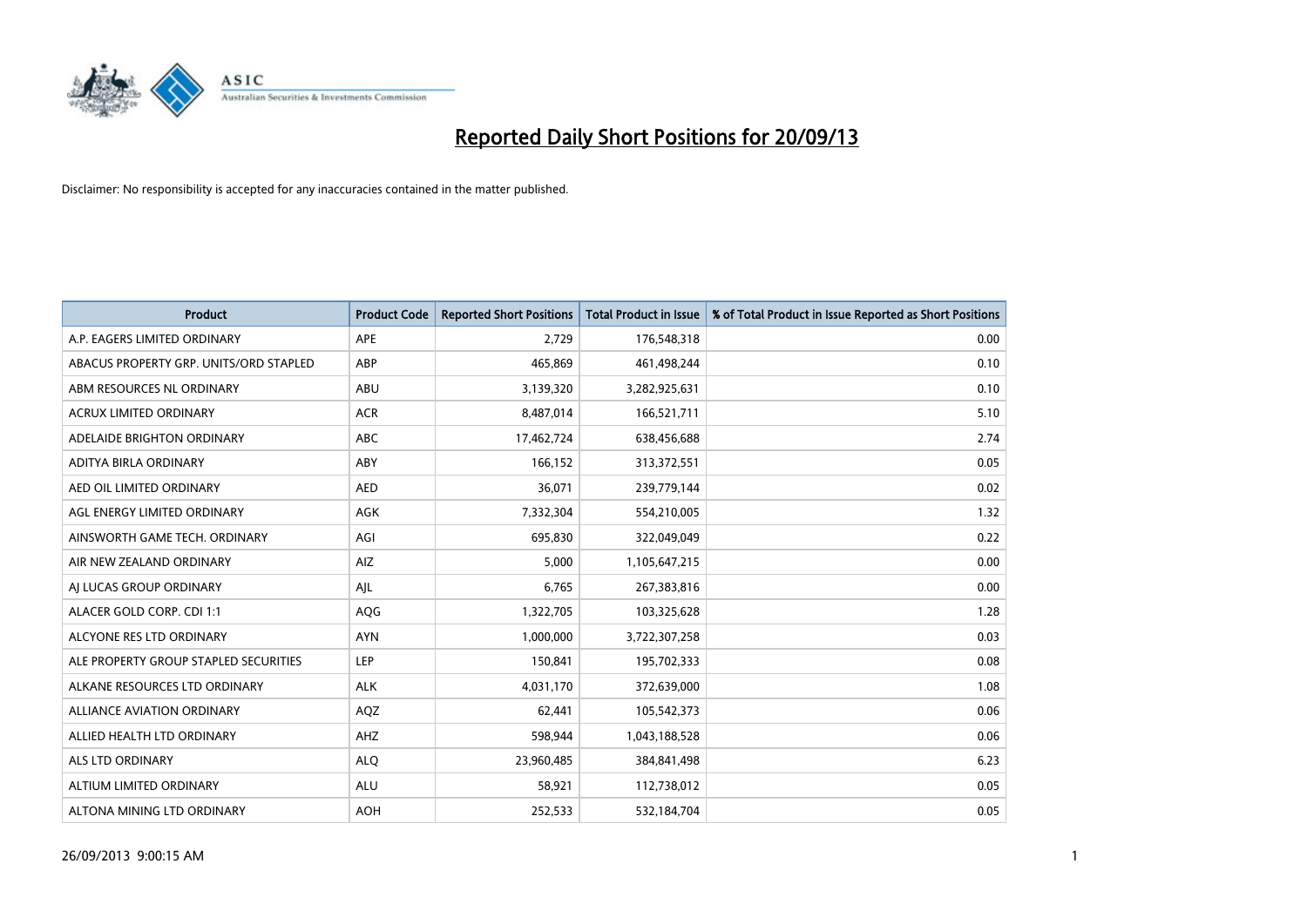

| <b>Product</b>                          | <b>Product Code</b> | <b>Reported Short Positions</b> | <b>Total Product in Issue</b> | % of Total Product in Issue Reported as Short Positions |
|-----------------------------------------|---------------------|---------------------------------|-------------------------------|---------------------------------------------------------|
| ALUMINA LIMITED ORDINARY                | <b>AWC</b>          | 178,945,237                     | 2,806,225,615                 | 6.38                                                    |
| AMALGAMATED HOLDINGS ORDINARY           | <b>AHD</b>          | 34,628                          | 157,806,992                   | 0.02                                                    |
| AMCOM TELECOMM. ORDINARY                | AMM                 | 635,439                         | 244,557,101                   | 0.26                                                    |
| AMCOR LIMITED ORDINARY                  | AMC                 | 3,245,726                       | 1,206,684,923                 | 0.27                                                    |
| AMP LIMITED ORDINARY                    | AMP                 | 31,513,492                      | 2,944,564,649                 | 1.07                                                    |
| AMPELLA MINING ORDINARY                 | AMX                 | 365,381                         | 248,000,493                   | 0.15                                                    |
| ANGLOGOLD ASHANTI CDI 5:1               | AGG                 | 9                               | 89,207,765                    | 0.00                                                    |
| ANSELL LIMITED ORDINARY                 | <b>ANN</b>          | 9,507,102                       | 130,617,963                   | 7.28                                                    |
| ANTARES ENERGY LTD ORDINARY             | <b>AZZ</b>          | 288,507                         | 255,000,000                   | 0.11                                                    |
| ANZ BANKING GRP LTD ORDINARY            | ANZ                 | 10,219,350                      | 2,743,614,407                 | 0.37                                                    |
| APA GROUP STAPLED SECURITIES            | APA                 | 8,890,168                       | 835,750,807                   | 1.06                                                    |
| APN NEWS & MEDIA ORDINARY               | <b>APN</b>          | 16,405,097                      | 661,526,586                   | 2.48                                                    |
| AQUARIUS PLATINUM. ORDINARY             | <b>AOP</b>          | 6,801,545                       | 486,851,336                   | 1.40                                                    |
| AOUILA RESOURCES ORDINARY               | <b>AQA</b>          | 14,459,600                      | 411,804,442                   | 3.51                                                    |
| ARAFURA RESOURCE LTD ORDINARY           | ARU                 | 8,367                           | 441,270,644                   | 0.00                                                    |
| ARB CORPORATION ORDINARY                | ARP                 | 747,999                         | 72,481,302                    | 1.03                                                    |
| ARDENT LEISURE GROUP STAPLED SECURITIES | AAD                 | 2,760,284                       | 404,994,420                   | 0.68                                                    |
| ARISTOCRAT LEISURE ORDINARY             | ALL                 | 7,585,781                       | 551,418,047                   | 1.38                                                    |
| ARRIUM LTD ORDINARY                     | ARI                 | 31,939,587                      | 1,355,433,903                 | 2.36                                                    |
| ASCIANO LIMITED ORDINARY                | <b>AIO</b>          | 16,874,404                      | 975,385,664                   | 1.73                                                    |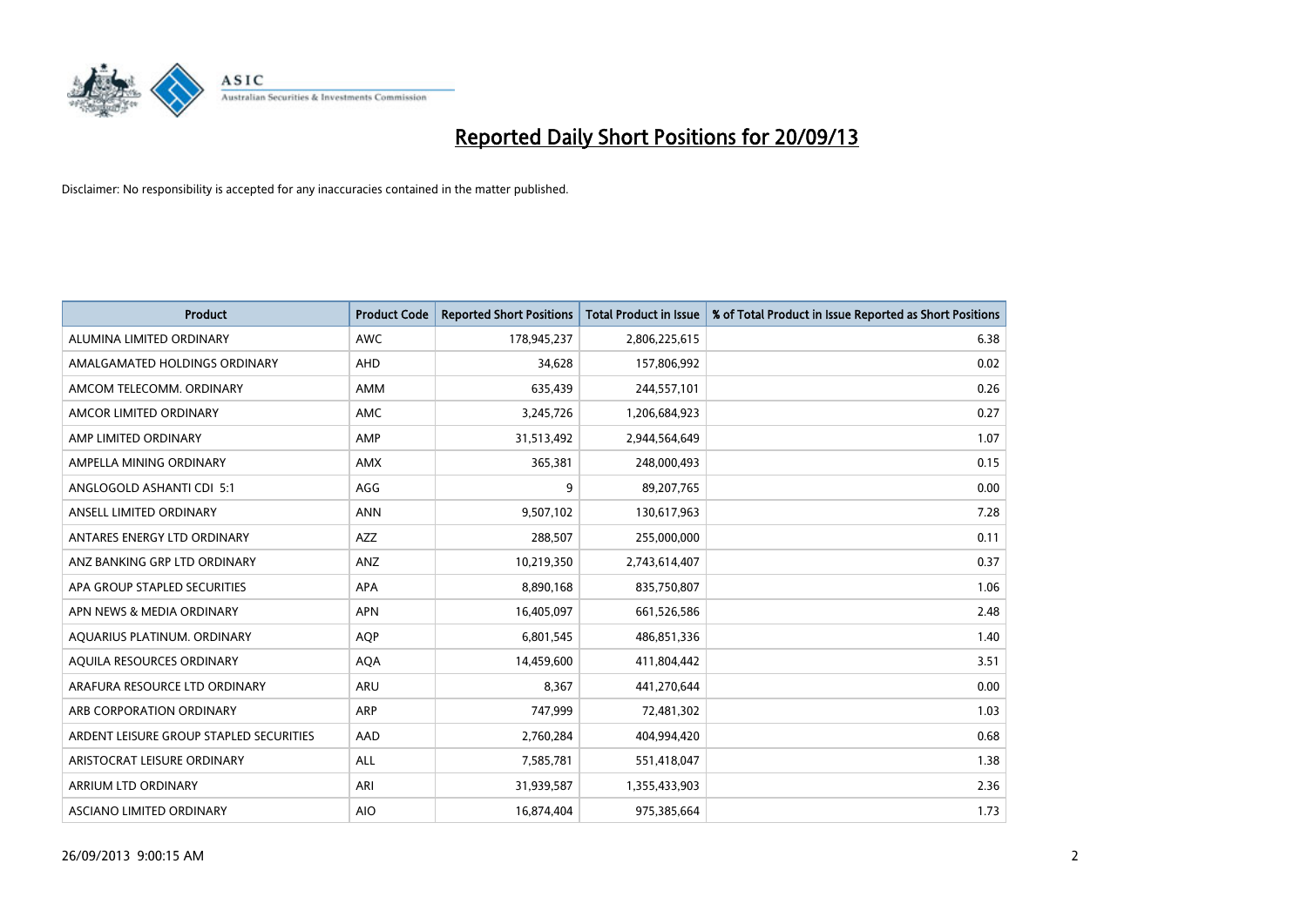

| <b>Product</b>                            | <b>Product Code</b> | <b>Reported Short Positions</b> | <b>Total Product in Issue</b> | % of Total Product in Issue Reported as Short Positions |
|-------------------------------------------|---------------------|---------------------------------|-------------------------------|---------------------------------------------------------|
| ASG GROUP LIMITED ORDINARY                | <b>ASZ</b>          | 1,511,833                       | 206,720,839                   | 0.73                                                    |
| ASPEN GROUP ORD/UNITS STAPLED             | APZ                 | 465,831                         | 1,198,480,019                 | 0.04                                                    |
| ASTRO JAP PROP GROUP STAPLED US PROHIBIT. | AJA                 | 27,384                          | 67,211,752                    | 0.04                                                    |
| ASX LIMITED ORDINARY                      | ASX                 | 2,186,632                       | 193,595,162                   | 1.13                                                    |
| ATLAS IRON LIMITED ORDINARY               | <b>AGO</b>          | 40,969,798                      | 909,718,409                   | 4.50                                                    |
| AUCKLAND INTERNATION ORDINARY             | <b>AIA</b>          | 122,703                         | 1,322,564,489                 | 0.01                                                    |
| AURIZON HOLDINGS LTD ORDINARY             | AZJ                 | 9,832,913                       | 2,137,284,503                 | 0.46                                                    |
| AURORA OIL & GAS ORDINARY                 | <b>AUT</b>          | 6,452,810                       | 448,785,778                   | 1.44                                                    |
| AUSDRILL LIMITED ORDINARY                 | <b>ASL</b>          | 13,877,949                      | 312,277,224                   | 4.44                                                    |
| AUSENCO LIMITED ORDINARY                  | AAX                 | 924,790                         | 123,527,574                   | 0.75                                                    |
| AUST VINTAGE LTD ORDINARY                 | <b>AVG</b>          | 813,096                         | 194,532,692                   | 0.42                                                    |
| <b>AUSTAL LIMITED ORDINARY</b>            | ASB                 | 575,604                         | 346,007,639                   | 0.17                                                    |
| AUSTBROKERS HOLDINGS ORDINARY             | <b>AUB</b>          | 15,629                          | 58,271,735                    | 0.03                                                    |
| AUSTIN ENGINEERING ORDINARY               | ANG                 | 338,899                         | 73,164,403                    | 0.46                                                    |
| AUSTRALAND PROPERTY STAPLED SECURITY      | <b>ALZ</b>          | 1,425,533                       | 578,324,670                   | 0.25                                                    |
| AUSTRALIAN AGRICULT. ORDINARY             | AAC                 | 4,959,992                       | 313,113,358                   | 1.58                                                    |
| <b>AUSTRALIAN EDUCATION UNITS</b>         | <b>AEU</b>          | 4,127                           | 175,465,397                   | 0.00                                                    |
| AUSTRALIAN INFR LTD ORDINARY              | <b>AIX</b>          | 300,561                         | 620,733,944                   | 0.05                                                    |
| AUSTRALIAN PHARM, ORDINARY                | API                 | 983,746                         | 488,115,883                   | 0.20                                                    |
| AUTOMOTIVE HOLDINGS ORDINARY              | <b>AHE</b>          | 346,636                         | 260,579,682                   | 0.13                                                    |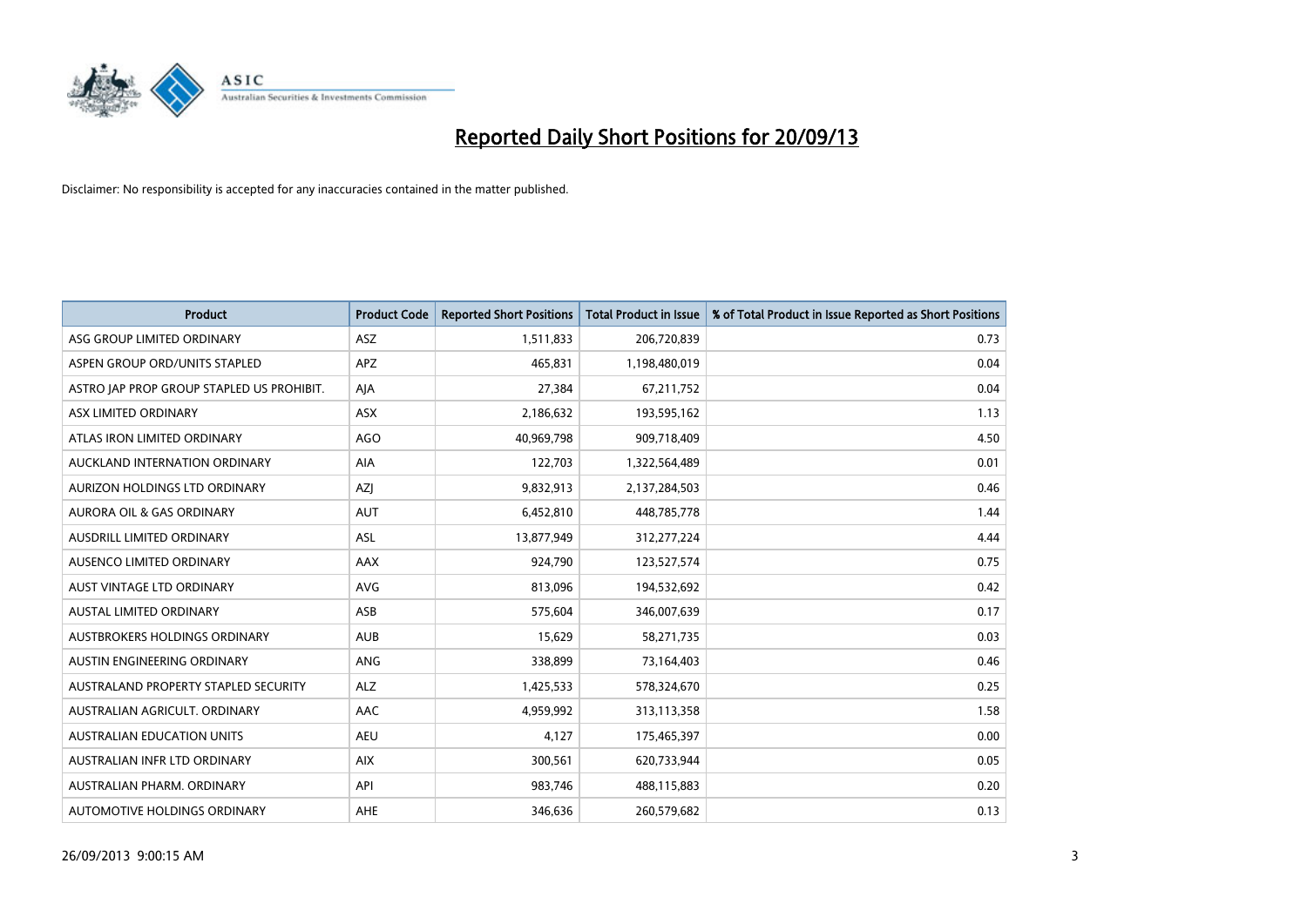

| <b>Product</b>                         | <b>Product Code</b> | <b>Reported Short Positions</b> | <b>Total Product in Issue</b> | % of Total Product in Issue Reported as Short Positions |
|----------------------------------------|---------------------|---------------------------------|-------------------------------|---------------------------------------------------------|
| AVIENNINGS LIMITED ORDINARY            | <b>AVJ</b>          | 69,999                          | 384,423,851                   | 0.02                                                    |
| AWE LIMITED ORDINARY                   | AWE                 | 1,214,836                       | 522,116,985                   | 0.23                                                    |
| <b>BANDANNA ENERGY ORDINARY</b>        | <b>BND</b>          | 18,043,313                      | 528,481,199                   | 3.41                                                    |
| BANK OF QUEENSLAND. ORDINARY           | <b>BOQ</b>          | 7,905,105                       | 319,809,993                   | 2.47                                                    |
| <b>BASE RES LIMITED ORDINARY</b>       | <b>BSE</b>          | 4,128,077                       | 561,840,029                   | 0.73                                                    |
| BATHURST RES NZ LTD ORDINARY           | <b>BRL</b>          | 21,300,857                      | 807,135,097                   | 2.64                                                    |
| <b>BC IRON LIMITED ORDINARY</b>        | <b>BCI</b>          | 131,993                         | 123,628,630                   | 0.11                                                    |
| BEACH ENERGY LIMITED ORDINARY          | <b>BPT</b>          | 22,687,716                      | 1,269,521,118                 | 1.79                                                    |
| BEADELL RESOURCE LTD ORDINARY          | <b>BDR</b>          | 48,155,850                      | 788,277,280                   | 6.11                                                    |
| <b>BEGA CHEESE LTD ORDINARY</b>        | <b>BGA</b>          | 379,739                         | 151,866,050                   | 0.25                                                    |
| BENDIGO AND ADELAIDE ORDINARY          | <b>BEN</b>          | 12,803,919                      | 407,229,525                   | 3.14                                                    |
| BERKELEY RESOURCES ORDINARY            | <b>BKY</b>          | 562,953                         | 179,393,323                   | 0.31                                                    |
| <b>BHP BILLITON LIMITED ORDINARY</b>   | <b>BHP</b>          | 5,319,896                       | 3,211,691,105                 | 0.17                                                    |
| <b>BILLABONG ORDINARY</b>              | <b>BBG</b>          | 19,014,118                      | 478,944,292                   | 3.97                                                    |
| <b>BIONOMICS LIMITED ORDINARY</b>      | <b>BNO</b>          | 229,953                         | 411,587,046                   | 0.06                                                    |
| BLACKMORES LIMITED ORDINARY            | <b>BKL</b>          | 6,932                           | 16,973,764                    | 0.04                                                    |
| BLACKTHORN RESOURCES ORD US PROHIBITED | <b>BTR</b>          | 1,847,347                       | 164,285,950                   | 1.12                                                    |
| BLUESCOPE STEEL LTD ORDINARY           | <b>BSL</b>          | 3,212,094                       | 558,733,728                   | 0.57                                                    |
| <b>BOART LONGYEAR ORDINARY</b>         | <b>BLY</b>          | 46,170,701                      | 461,163,412                   | 10.01                                                   |
| <b>BOOM LOGISTICS ORDINARY</b>         | <b>BOL</b>          | 99,999                          | 470,598,576                   | 0.02                                                    |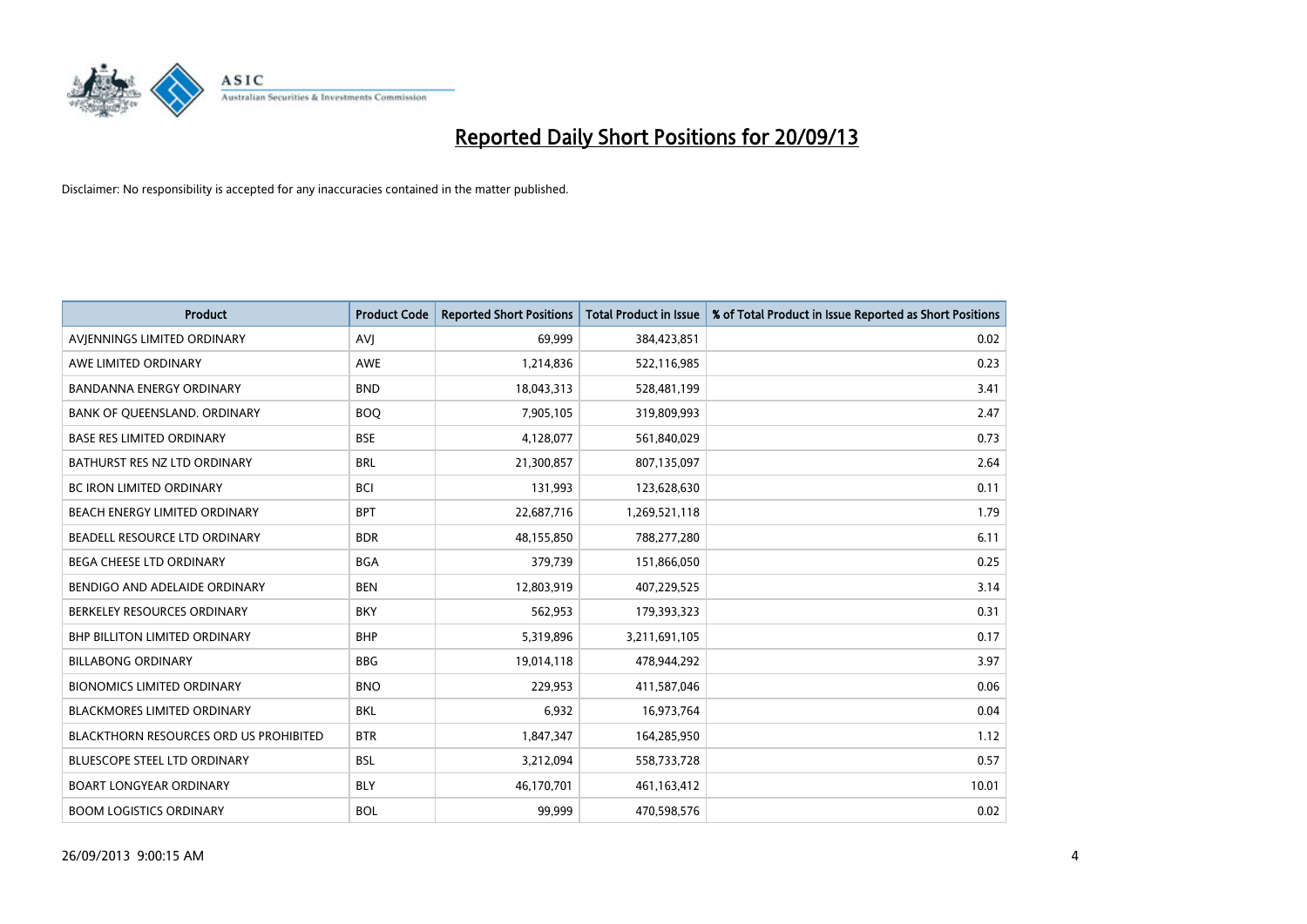

| <b>Product</b>                      | <b>Product Code</b> | <b>Reported Short Positions</b> | <b>Total Product in Issue</b> | % of Total Product in Issue Reported as Short Positions |
|-------------------------------------|---------------------|---------------------------------|-------------------------------|---------------------------------------------------------|
| <b>BORAL LIMITED, ORDINARY</b>      | <b>BLD</b>          | 61,634,483                      | 774,000,641                   | 7.96                                                    |
| <b>BRADKEN LIMITED ORDINARY</b>     | <b>BKN</b>          | 14,403,523                      | 169,240,662                   | 8.51                                                    |
| <b>BRAMBLES LIMITED ORDINARY</b>    | <b>BXB</b>          | 1,937,640                       | 1,558,627,514                 | 0.12                                                    |
| BREVILLE GROUP LTD ORDINARY         | <b>BRG</b>          | 3,772,232                       | 130,095,322                   | 2.90                                                    |
| <b>BRICKWORKS LIMITED ORDINARY</b>  | <b>BKW</b>          | 68,985                          | 147,818,132                   | 0.05                                                    |
| <b>BROCKMAN MINING LTD ORDINARY</b> | <b>BCK</b>          | 181,990                         | 7,894,482,131                 | 0.00                                                    |
| BT INVESTMENT MNGMNT ORDINARY       | <b>BTT</b>          | 92,749                          | 278,100,237                   | 0.03                                                    |
| BUCCANEER ENERGY LTD ORDINARY       | <b>BCC</b>          | 142,127                         | 2,398,671,956                 | 0.01                                                    |
| <b>BURU ENERGY ORDINARY</b>         | <b>BRU</b>          | 11,671,348                      | 298,365,707                   | 3.91                                                    |
| <b>BWP TRUST ORDINARY UNITS</b>     | <b>BWP</b>          | 7,225,112                       | 627,165,919                   | 1.15                                                    |
| CABCHARGE AUSTRALIA ORDINARY        | CAB                 | 13,346,891                      | 120,430,683                   | 11.08                                                   |
| <b>CALTEX AUSTRALIA ORDINARY</b>    | <b>CTX</b>          | 1,770,735                       | 270,000,000                   | 0.66                                                    |
| CAPE LAMBERT RES LTD ORDINARY       | <b>CFE</b>          | 19,764                          | 676,191,942                   | 0.00                                                    |
| CARABELLA RES LTD ORDINARY          | <b>CLR</b>          | 100,000                         | 152,361,547                   | 0.07                                                    |
| <b>CARBON ENERGY ORDINARY</b>       | <b>CNX</b>          | 120,261                         | 975,168,303                   | 0.01                                                    |
| CARDNO LIMITED ORDINARY             | CDD                 | 9,779,599                       | 144,126,327                   | 6.79                                                    |
| CARNARVON PETROLEUM ORDINARY        | <b>CVN</b>          | 25,193                          | 934,109,501                   | 0.00                                                    |
| CARSALES.COM LTD ORDINARY           | <b>CRZ</b>          | 2,382,909                       | 237,513,965                   | 1.00                                                    |
| <b>CASH CONVERTERS ORDINARY</b>     | CCV                 | 4,023,458                       | 423,861,025                   | 0.95                                                    |
| CEDAR WOODS PROP. ORDINARY          | <b>CWP</b>          | 240,815                         | 73,359,551                    | 0.33                                                    |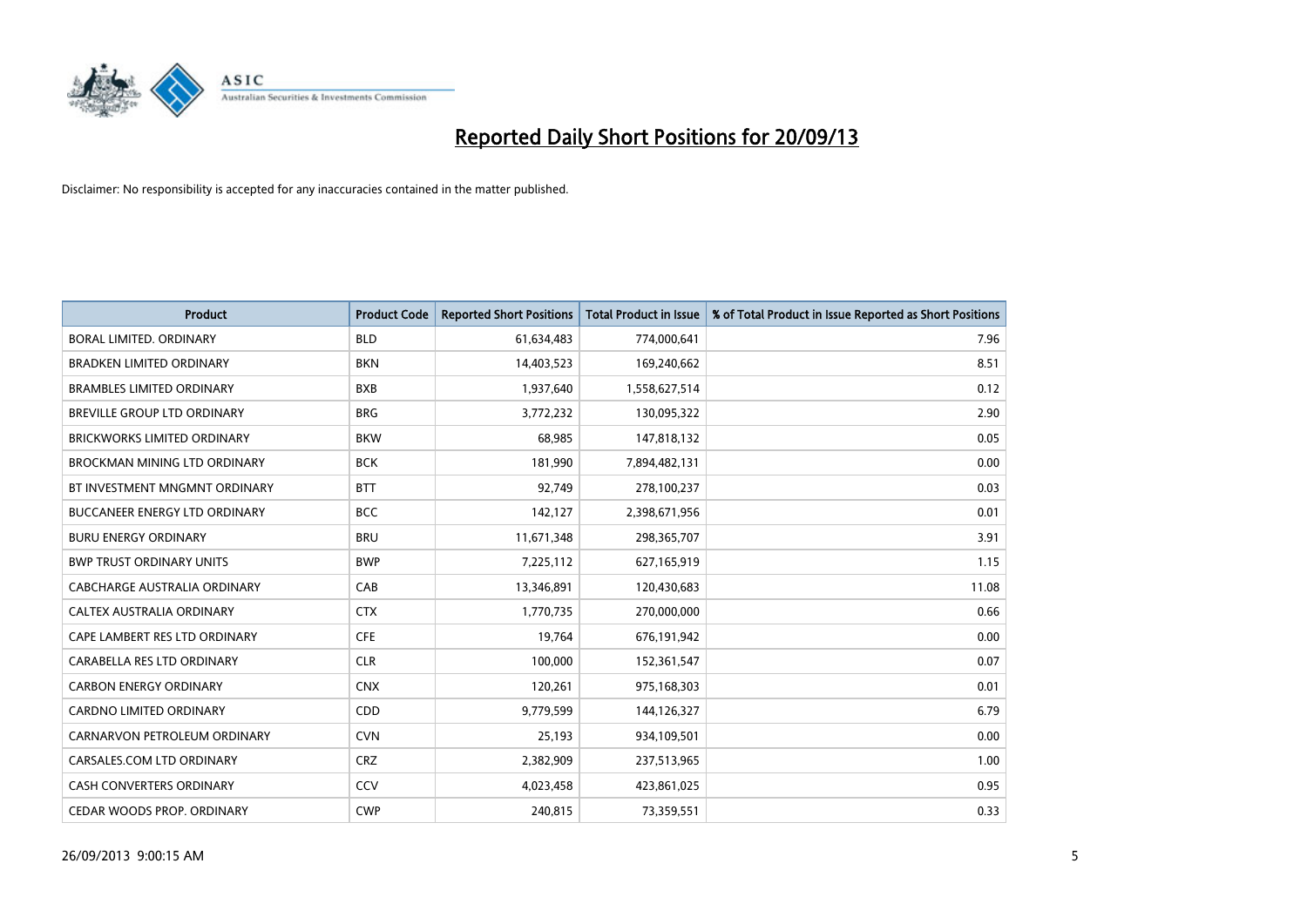

| <b>Product</b>                          | <b>Product Code</b> | <b>Reported Short Positions</b> | <b>Total Product in Issue</b> | % of Total Product in Issue Reported as Short Positions |
|-----------------------------------------|---------------------|---------------------------------|-------------------------------|---------------------------------------------------------|
| CENTRAL PETROLEUM ORDINARY              | <b>CTP</b>          | 1,118,754                       | 1,546,078,845                 | 0.07                                                    |
| CERAMIC FUEL CELLS ORDINARY             | <b>CFU</b>          | 691,102                         | 1,591,941,620                 | 0.04                                                    |
| CFS RETAIL TRUST GRP STAPLED SECURITIES | <b>CFX</b>          | 56,144,795                      | 2,858,286,690                 | 1.96                                                    |
| <b>CHALICE GOLD MINES ORDINARY</b>      | <b>CHN</b>          | 50,000                          | 251,230,886                   | 0.02                                                    |
| CHALLENGER DIV.PRO. STAPLED UNITS       | <b>CDI</b>          | 55,024                          | 214,101,013                   | 0.03                                                    |
| <b>CHALLENGER LIMITED ORDINARY</b>      | <b>CGF</b>          | 3,026,353                       | 530,862,585                   | 0.57                                                    |
| CHANDLER MACLEOD LTD ORDINARY           | <b>CMG</b>          | 4,061,889                       | 469,679,390                   | 0.86                                                    |
| CHARTER HALL GROUP STAPLED US PROHIBIT. | <b>CHC</b>          | 277,234                         | 309,018,843                   | 0.09                                                    |
| <b>CHARTER HALL RETAIL UNITS</b>        | <b>CQR</b>          | 7,104,021                       | 341,843,880                   | 2.08                                                    |
| <b>CHORUS LIMITED ORDINARY</b>          | <b>CNU</b>          | 46,596                          | 389,299,049                   | 0.01                                                    |
| CITIGOLD CORP LTD ORDINARY              | <b>CTO</b>          | 153,427                         | 1,352,907,765                 | 0.01                                                    |
| <b>CLOUGH LIMITED ORDINARY</b>          | <b>CLO</b>          | 525,917                         | 777,110,670                   | 0.07                                                    |
| COAL OF AFRICA LTD ORDINARY             | <b>CZA</b>          | 10,326                          | 1,048,368,613                 | 0.00                                                    |
| <b>COALSPUR MINES LTD ORDINARY</b>      | <b>CPL</b>          | 9,808,610                       | 641,394,435                   | 1.53                                                    |
| COCA-COLA AMATIL ORDINARY               | <b>CCL</b>          | 17,635,225                      | 763,590,249                   | 2.31                                                    |
| COCHLEAR LIMITED ORDINARY               | <b>COH</b>          | 7,243,273                       | 57,040,932                    | 12.70                                                   |
| <b>COCKATOO COAL ORDINARY</b>           | <b>COK</b>          | 13,747,657                      | 886,294,158                   | 1.55                                                    |
| <b>CODAN LIMITED ORDINARY</b>           | <b>CDA</b>          | 1,284,864                       | 176,926,104                   | 0.73                                                    |
| <b>COFFEY INTERNATIONAL ORDINARY</b>    | <b>COF</b>          | 41,002                          | 255,833,165                   | 0.02                                                    |
| <b>COLLECTION HOUSE ORDINARY</b>        | <b>CLH</b>          | 1,371,076                       | 123,907,720                   | 1.11                                                    |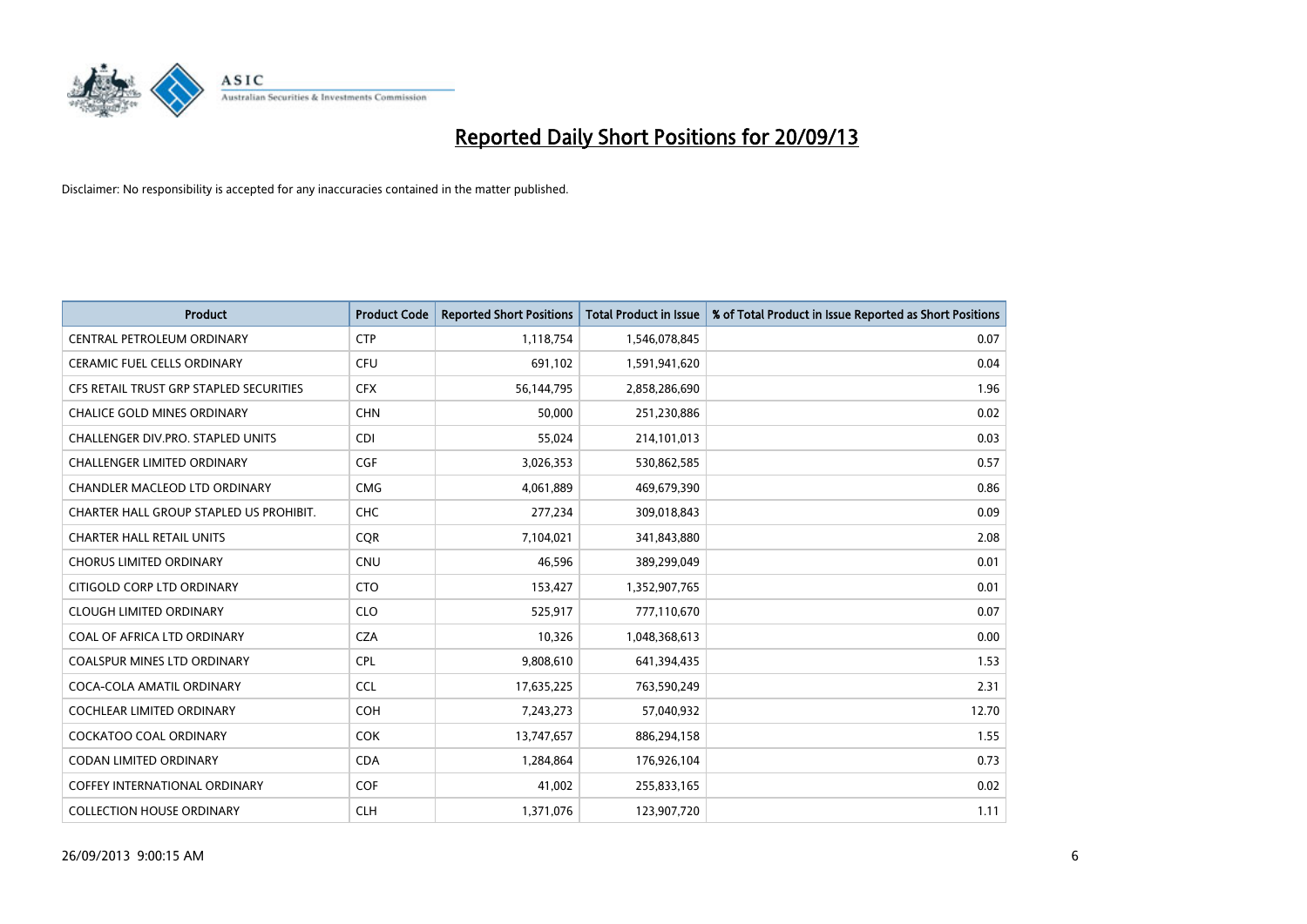

| <b>Product</b>                          | <b>Product Code</b> | <b>Reported Short Positions</b> | <b>Total Product in Issue</b> | % of Total Product in Issue Reported as Short Positions |
|-----------------------------------------|---------------------|---------------------------------|-------------------------------|---------------------------------------------------------|
| <b>COLLINS FOODS LTD ORDINARY</b>       | <b>CKF</b>          | 530,394                         | 93,000,003                    | 0.57                                                    |
| COMMONWEALTH BANK, ORDINARY             | <b>CBA</b>          | 8,570,229                       | 1,611,928,836                 | 0.53                                                    |
| <b>COMMONWEALTH PROP ORDINARY UNITS</b> | <b>CPA</b>          | 28,838,840                      | 2,347,003,413                 | 1.23                                                    |
| <b>COMPASS RESOURCES ORDINARY</b>       | <b>CMR</b>          | 7,472                           | 1,403,744,100                 | 0.00                                                    |
| <b>COMPUTERSHARE LTD ORDINARY</b>       | <b>CPU</b>          | 12,298,382                      | 556,203,079                   | 2.21                                                    |
| <b>COOPER ENERGY LTD ORDINARY</b>       | <b>COE</b>          | 29,299                          | 329,099,922                   | 0.01                                                    |
| <b>CORP TRAVEL LIMITED ORDINARY</b>     | <b>CTD</b>          | 204,639                         | 78,246,245                    | 0.26                                                    |
| <b>CREDIT CORP GROUP ORDINARY</b>       | <b>CCP</b>          | 12,434                          | 45,932,899                    | 0.03                                                    |
| <b>CROMWELL PROP STAPLED SECURITIES</b> | <b>CMW</b>          | 16,388,322                      | 1,717,823,929                 | 0.95                                                    |
| <b>CROWE HORWATH AUS ORDINARY</b>       | <b>CRH</b>          | 1,101,010                       | 269,665,096                   | 0.41                                                    |
| <b>CROWN LIMITED ORDINARY</b>           | <b>CWN</b>          | 4,107,353                       | 728,394,185                   | 0.56                                                    |
| <b>CSG LIMITED ORDINARY</b>             | CSV                 | 389,239                         | 278,873,075                   | 0.14                                                    |
| <b>CSL LIMITED ORDINARY</b>             | <b>CSL</b>          | 403,544                         | 487,088,966                   | 0.08                                                    |
| <b>CSR LIMITED ORDINARY</b>             | <b>CSR</b>          | 35,526,922                      | 506,000,315                   | 7.02                                                    |
| <b>CUDECO LIMITED ORDINARY</b>          | CDU                 | 8,917,417                       | 205,017,174                   | 4.35                                                    |
| DART ENERGY LTD ORDINARY                | <b>DTE</b>          | 13,765,736                      | 1,010,608,214                 | 1.36                                                    |
| DATA#3 LIMITED ORDINARY                 | DTL                 | 68,169                          | 153,974,950                   | 0.04                                                    |
| DAVID JONES LIMITED ORDINARY            | <b>DJS</b>          | 57,675,484                      | 535,002,401                   | 10.78                                                   |
| DECMIL GROUP LIMITED ORDINARY           | <b>DCG</b>          | 3,938,591                       | 168,657,794                   | 2.34                                                    |
| DEEP YELLOW LIMITED ORDINARY            | <b>DYL</b>          | 100,002                         | 1,562,794,247                 | 0.01                                                    |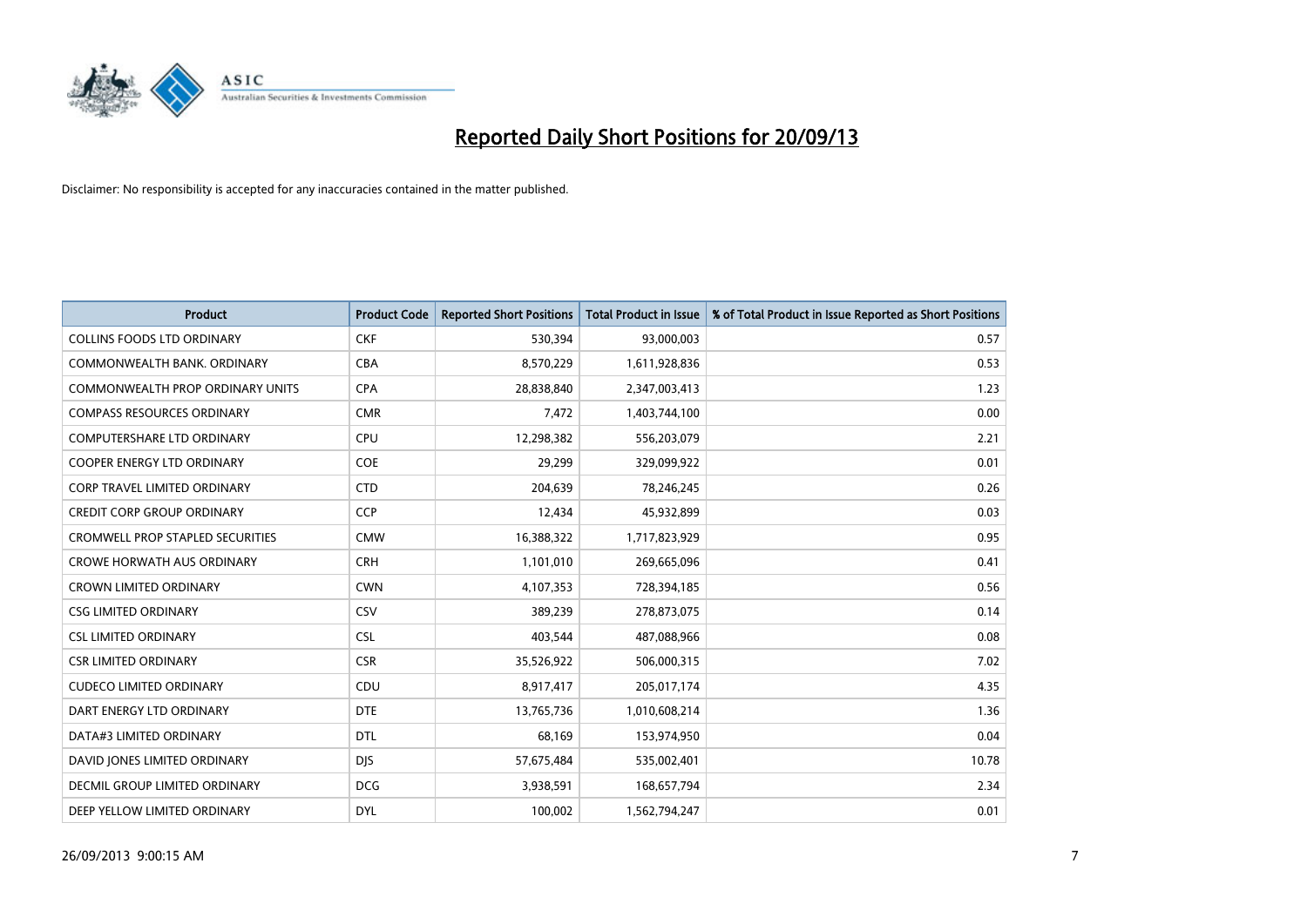

| <b>Product</b>                       | <b>Product Code</b> | <b>Reported Short Positions</b> | <b>Total Product in Issue</b> | % of Total Product in Issue Reported as Short Positions |
|--------------------------------------|---------------------|---------------------------------|-------------------------------|---------------------------------------------------------|
| DEXUS PROPERTY GROUP STAPLED UNITS   | <b>DXS</b>          | 17,316,252                      | 4,673,157,562                 | 0.37                                                    |
| DISCOVERY METALS LTD ORDINARY        | <b>DML</b>          | 12,522,206                      | 486,986,451                   | 2.57                                                    |
| DOMINO PIZZA ENTERPR ORDINARY        | <b>DMP</b>          | 370,577                         | 85,855,713                    | 0.43                                                    |
| DONACO INTERNATIONAL ORDINARY        | <b>DNA</b>          | 43,453                          | 371,719,896                   | 0.01                                                    |
| DOWNER EDI LIMITED ORDINARY          | <b>DOW</b>          | 11,876,245                      | 433,409,429                   | 2.74                                                    |
| DRILLSEARCH ENERGY ORDINARY          | <b>DLS</b>          | 15,024,284                      | 429,665,895                   | 3.50                                                    |
| DUET GROUP STAPLED US PROHIBIT.      | <b>DUE</b>          | 2,591,434                       | 1,237,195,531                 | 0.21                                                    |
| DULUXGROUP LIMITED ORDINARY          | <b>DLX</b>          | 3,152,314                       | 377,019,430                   | 0.84                                                    |
| <b>DWS LTD ORDINARY</b>              | <b>DWS</b>          | 462,598                         | 132,362,763                   | 0.35                                                    |
| ECHO ENTERTAINMENT ORDINARY          | <b>EGP</b>          | 5,121,414                       | 825,672,730                   | 0.62                                                    |
| ELDERS LIMITED ORDINARY              | <b>ELD</b>          | 18,736,311                      | 455,013,329                   | 4.12                                                    |
| ELEMENTAL MINERALS ORDINARY          | <b>ELM</b>          | 5,000                           | 303,263,391                   | 0.00                                                    |
| ELEMENTOS LIMITED ORDINARY           | ELT                 | 16                              | 188,638,746                   | 0.00                                                    |
| <b>EMECO HOLDINGS ORDINARY</b>       | <b>EHL</b>          | 19,585,246                      | 599,675,707                   | 3.27                                                    |
| <b>ENDEAVOUR MIN CORP CDI 1:1</b>    | <b>EVR</b>          | 405,555                         | 94,057,031                    | 0.43                                                    |
| <b>ENERGY RESOURCES ORDINARY 'A'</b> | <b>ERA</b>          | 8,361,685                       | 517,725,062                   | 1.62                                                    |
| <b>ENERGY WORLD CORPOR. ORDINARY</b> | <b>EWC</b>          | 29,884,173                      | 1,734,166,672                 | 1.72                                                    |
| ENVESTRA LIMITED ORDINARY            | <b>ENV</b>          | 5,324,204                       | 1,796,808,474                 | 0.30                                                    |
| EOUATORIAL RES LTD ORDINARY          | EQX                 | 8                               | 121,885,353                   | 0.00                                                    |
| ERM POWER LIMITED ORDINARY           | EPW                 | 81,924                          | 208,116,807                   | 0.04                                                    |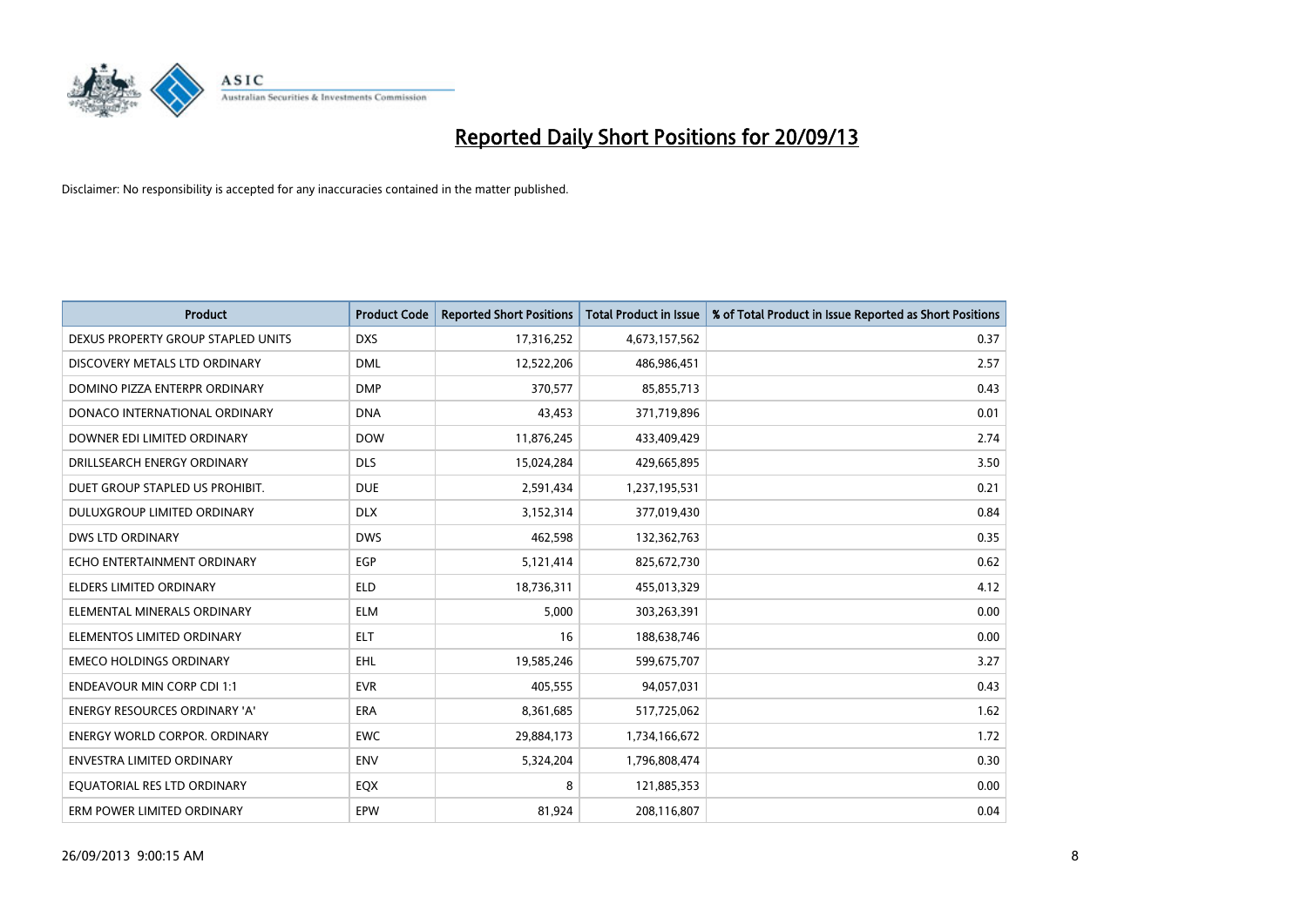

| <b>Product</b>                         | <b>Product Code</b> | <b>Reported Short Positions</b> | <b>Total Product in Issue</b> | % of Total Product in Issue Reported as Short Positions |
|----------------------------------------|---------------------|---------------------------------|-------------------------------|---------------------------------------------------------|
| <b>ESERVGLOBAL LIMITED ORDINARY</b>    | ESV                 | 6,768,601                       | 249,045,997                   | 2.72                                                    |
| EVOLUTION MINING LTD ORDINARY          | <b>EVN</b>          | 18,894,192                      | 708,652,367                   | 2.67                                                    |
| FAIRFAX MEDIA LTD ORDINARY             | <b>FXI</b>          | 313,242,325                     | 2,351,955,725                 | 13.32                                                   |
| <b>FANTASTIC HOLDINGS ORDINARY</b>     | <b>FAN</b>          | 12,954                          | 103,068,398                   | 0.01                                                    |
| <b>FAR LTD ORDINARY</b>                | <b>FAR</b>          | 24,589,771                      | 2,499,846,742                 | 0.98                                                    |
| FEDERATION CNTRES ORD/UNIT STAPLED SEC | <b>FDC</b>          | 3,184,967                       | 1,427,641,565                 | 0.22                                                    |
| FINBAR GROUP LIMITED ORDINARY          | <b>FRI</b>          | 12,598                          | 220,847,184                   | 0.01                                                    |
| FISHER & PAYKEL H. ORDINARY            | <b>FPH</b>          | 231,002                         | 546,780,408                   | 0.04                                                    |
| FKP PROPERTY GROUP STAPLED SECURITIES  | <b>FKP</b>          | 8,943,785                       | 321,578,705                   | 2.78                                                    |
| FLEETWOOD CORP ORDINARY                | <b>FWD</b>          | 2,352,083                       | 60,522,619                    | 3.89                                                    |
| FLETCHER BUILDING ORDINARY             | <b>FBU</b>          | 4,916,379                       | 686,096,427                   | 0.72                                                    |
| FLEXIGROUP LIMITED ORDINARY            | FXL                 | 63,179                          | 303,385,394                   | 0.02                                                    |
| <b>FLIGHT CENTRE ORDINARY</b>          | <b>FLT</b>          | 3,444,854                       | 100,523,468                   | 3.43                                                    |
| FLINDERS MINES LTD ORDINARY            | <b>FMS</b>          | 2,913,441                       | 1,824,843,676                 | 0.16                                                    |
| <b>FOCUS MINERALS LTD ORDINARY</b>     | <b>FML</b>          | 30,751,406                      | 9,137,375,877                 | 0.34                                                    |
| FORGE GROUP LIMITED ORDINARY           | FGE                 | 1,419,941                       | 86,169,014                    | 1.65                                                    |
| FORTESCUE METALS GRP ORDINARY          | <b>FMG</b>          | 159,850,958                     | 3,113,798,659                 | 5.13                                                    |
| <b>G.U.D. HOLDINGS ORDINARY</b>        | GUD                 | 6,186,795                       | 71,341,319                    | 8.67                                                    |
| <b>G8 EDUCATION LIMITED ORDINARY</b>   | <b>GEM</b>          | 1,878,111                       | 273,190,260                   | 0.69                                                    |
| <b>GALAXY RESOURCES ORDINARY</b>       | <b>GXY</b>          | 13,824,144                      | 800,734,646                   | 1.73                                                    |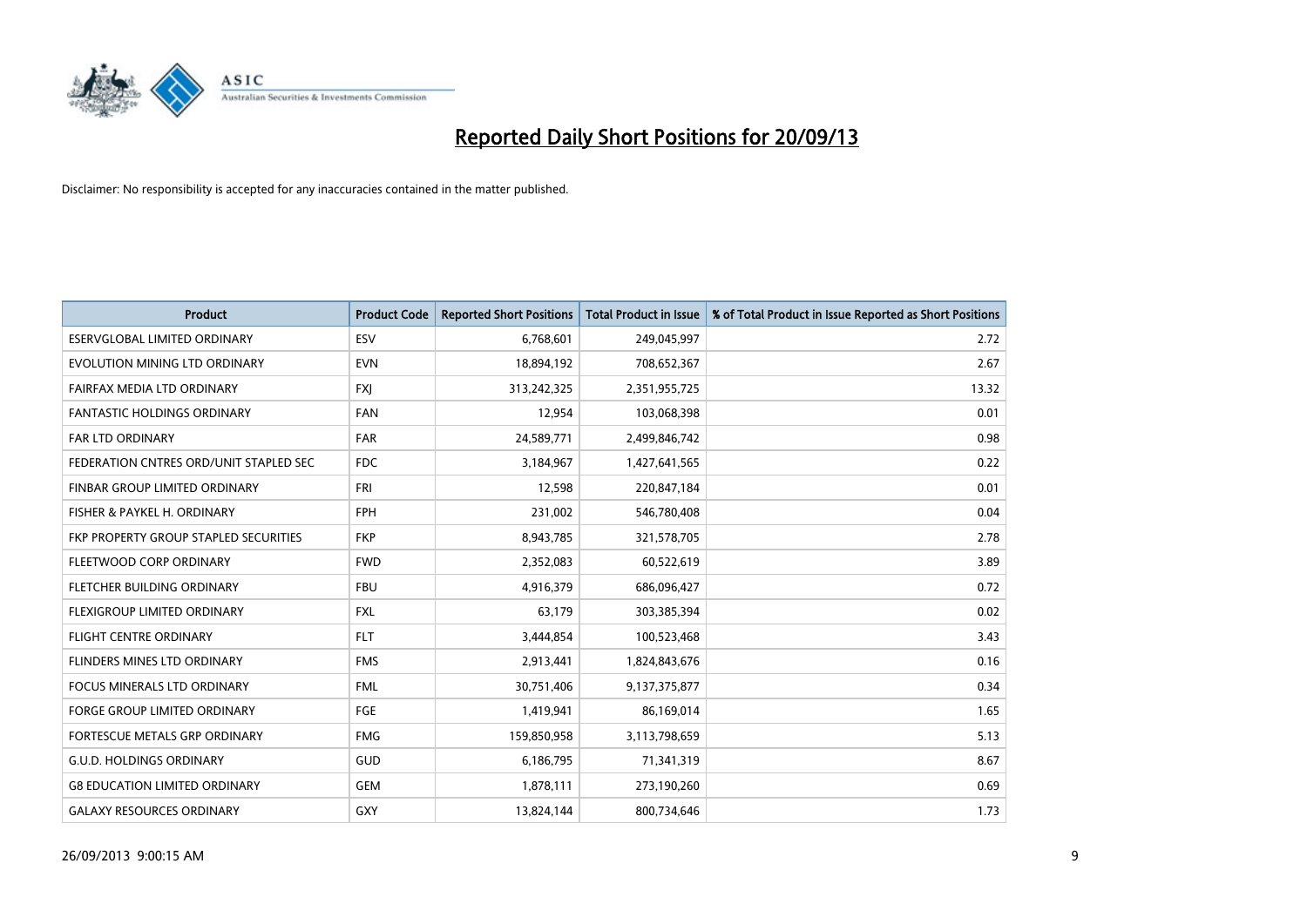

| <b>Product</b>                                   | <b>Product Code</b> | <b>Reported Short Positions</b> | <b>Total Product in Issue</b> | % of Total Product in Issue Reported as Short Positions |
|--------------------------------------------------|---------------------|---------------------------------|-------------------------------|---------------------------------------------------------|
| <b>GBST HOLDINGS., ORDINARY</b>                  | GBT                 | 26,721                          | 66,561,725                    | 0.04                                                    |
| <b>GENETIC TECHNOLOGIES ORDINARY</b>             | <b>GTG</b>          | 138,000                         | 517,138,486                   | 0.03                                                    |
| <b>GEODYNAMICS LIMITED ORDINARY</b>              | <b>GDY</b>          | 850                             | 406,452,608                   | 0.00                                                    |
| <b>GINDALBIE METALS LTD ORDINARY</b>             | <b>GBG</b>          | 52,711,323                      | 1,492,982,791                 | 3.53                                                    |
| <b>GOODMAN FIELDER, ORDINARY</b>                 | GFF                 | 36,164,253                      | 1,955,559,207                 | 1.85                                                    |
| <b>GOODMAN GROUP STAPLED</b>                     | <b>GMG</b>          | 3,995,913                       | 1,718,698,949                 | 0.23                                                    |
| <b>GPT GROUP STAPLED SEC.</b>                    | <b>GPT</b>          | 6,909,103                       | 1,701,676,508                 | 0.41                                                    |
| <b>GRAINCORP LIMITED A CLASS ORDINARY</b>        | <b>GNC</b>          | 46,241                          | 228,855,628                   | 0.02                                                    |
| <b>GRANGE RESOURCES, ORDINARY</b>                | <b>GRR</b>          | 5,045,986                       | 1,156,492,195                 | 0.44                                                    |
| <b>GREENCROSS LIMITED ORDINARY</b>               | <b>GXL</b>          | 1,750                           | 37,454,599                    | 0.00                                                    |
| <b>GREENLAND MIN EN LTD ORDINARY</b>             | GGG                 | 4,053,973                       | 572,720,096                   | 0.71                                                    |
| <b>GROWTHPOINT PROPERTY ORD/UNIT STAPLED SEC</b> | GOZ                 | 49,999                          | 414,229,412                   | 0.01                                                    |
| <b>GRYPHON MINERALS LTD ORDINARY</b>             | GRY                 | 10,753,847                      | 400,691,164                   | 2.68                                                    |
| <b>GUILDFORD COAL LTD ORDINARY</b>               | <b>GUF</b>          | 707,709                         | 635,046,899                   | 0.11                                                    |
| <b>GWA GROUP LTD ORDINARY</b>                    | <b>GWA</b>          | 14,437,316                      | 306,533,770                   | 4.71                                                    |
| <b>HARVEY NORMAN ORDINARY</b>                    | <b>HVN</b>          | 63,712,425                      | 1,062,316,784                 | 6.00                                                    |
| <b>HENDERSON GROUP CDI 1:1</b>                   | <b>HGG</b>          | 1,956,644                       | 733,252,837                   | 0.27                                                    |
| HFA HOLDINGS LIMITED ORDINARY                    | <b>HFA</b>          | 3,863                           | 118,738,157                   | 0.00                                                    |
| <b>HIGHLANDS PACIFIC ORDINARY</b>                | <b>HIG</b>          | 500,001                         | 789,344,774                   | 0.06                                                    |
| HILLGROVE RES LTD ORDINARY                       | <b>HGO</b>          | 3,439,469                       | 1,024,760,221                 | 0.34                                                    |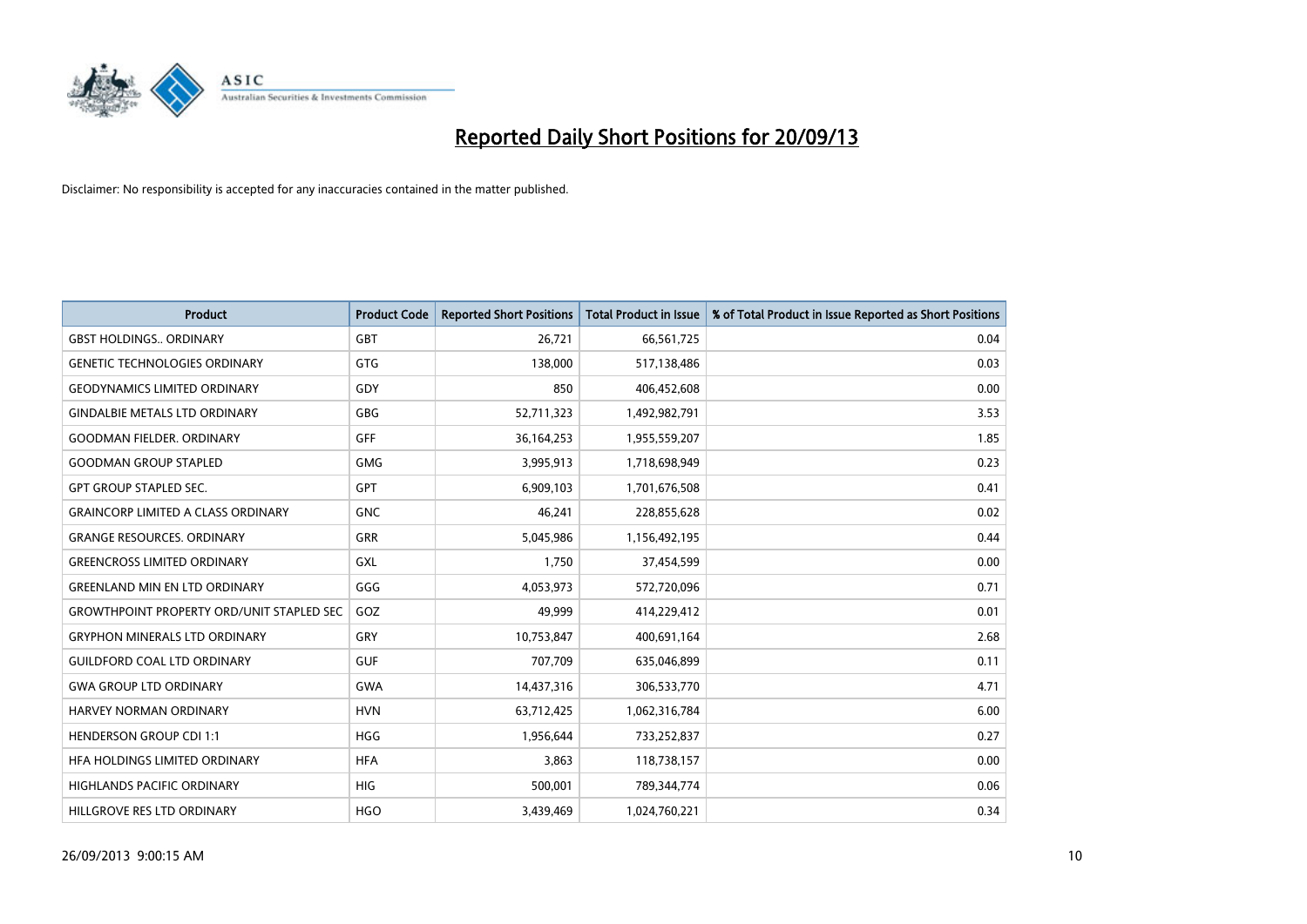

| <b>Product</b>                                | <b>Product Code</b> | <b>Reported Short Positions</b> | <b>Total Product in Issue</b> | % of Total Product in Issue Reported as Short Positions |
|-----------------------------------------------|---------------------|---------------------------------|-------------------------------|---------------------------------------------------------|
| HILLS HOLDINGS LTD ORDINARY                   | <b>HIL</b>          | 162,840                         | 246,500,444                   | 0.07                                                    |
| HORIZON OIL LIMITED ORDINARY                  | <b>HZN</b>          | 70,075,963                      | 1,297,449,932                 | 5.40                                                    |
| HOT CHILI LTD ORDINARY                        | <b>HCH</b>          | 10,000                          | 333,108,886                   | 0.00                                                    |
| <b>ICON ENERGY LIMITED ORDINARY</b>           | <b>ICN</b>          | 19,230                          | 535,455,958                   | 0.00                                                    |
| <b>IINET LIMITED ORDINARY</b>                 | <b>IIN</b>          | 2,666,722                       | 161,238,847                   | 1.65                                                    |
| <b>ILUKA RESOURCES ORDINARY</b>               | <b>ILU</b>          | 39,226,833                      | 418,700,517                   | 9.37                                                    |
| <b>IMDEX LIMITED ORDINARY</b>                 | <b>IMD</b>          | 4,541,773                       | 210,473,188                   | 2.16                                                    |
| IMF (AUSTRALIA) LTD ORDINARY                  | <b>IMF</b>          | 2,578,726                       | 123,203,426                   | 2.09                                                    |
| <b>INCITEC PIVOT ORDINARY</b>                 | <b>IPL</b>          | 23,889,386                      | 1,628,730,107                 | 1.47                                                    |
| <b>INDEPENDENCE GROUP ORDINARY</b>            | <b>IGO</b>          | 4,382,411                       | 233,323,905                   | 1.88                                                    |
| INDOPHIL RESOURCES ORDINARY                   | <b>IRN</b>          | 623,951                         | 1,203,146,194                 | 0.05                                                    |
| <b>INFIGEN ENERGY STAPLED SECURITIES</b>      | <b>IFN</b>          | 5,827,077                       | 764,993,434                   | 0.76                                                    |
| <b>INFOMEDIA LTD ORDINARY</b>                 | <b>IFM</b>          | 372,955                         | 304,833,155                   | 0.12                                                    |
| INGENIA GROUP STAPLED SECURITIES              | <b>INA</b>          | 3,264,794                       | 507,179,194                   | 0.64                                                    |
| <b>INOVA RESOURCES LTD ORDINARY</b>           | <b>IVA</b>          | 289,307                         | 728,618,577                   | 0.04                                                    |
| <b>INSURANCE AUSTRALIA ORDINARY</b>           | IAG                 | 3,171,478                       | 2,079,034,021                 | 0.15                                                    |
| <b>INTREPID MINES ORDINARY</b>                | <b>IAU</b>          | 19,021,743                      | 556,194,977                   | 3.42                                                    |
| <b>INVESTA OFFICE FUND STAPLED SECURITIES</b> | <b>IOF</b>          | 1,292,916                       | 614,047,458                   | 0.21                                                    |
| <b>INVOCARE LIMITED ORDINARY</b>              | IVC                 | 6,102,822                       | 110,030,298                   | 5.55                                                    |
| <b>IOOF HOLDINGS LTD ORDINARY</b>             | IFL                 | 2,216,809                       | 232,118,034                   | 0.96                                                    |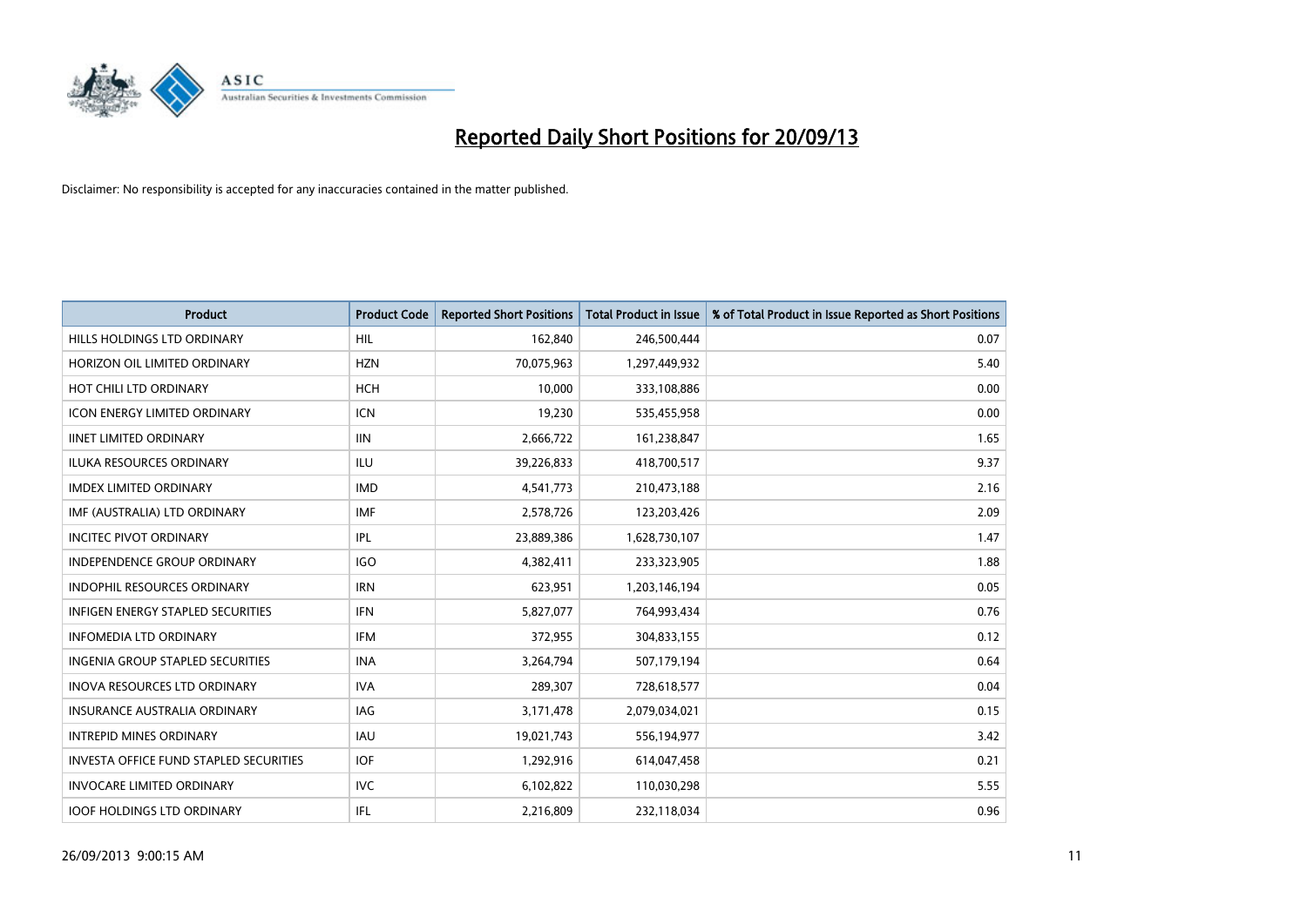

| Product                                         | <b>Product Code</b> | <b>Reported Short Positions</b> | <b>Total Product in Issue</b> | % of Total Product in Issue Reported as Short Positions |
|-------------------------------------------------|---------------------|---------------------------------|-------------------------------|---------------------------------------------------------|
| <b>IRESS LIMITED ORDINARY</b>                   | <b>IRE</b>          | 344,933                         | 158,585,126                   | 0.22                                                    |
| <b>IRON ORE HOLDINGS ORDINARY</b>               | <b>IOH</b>          | 26,197                          | 161,174,005                   | 0.02                                                    |
| <b>ISELECT LTD ORDINARY</b>                     | <b>ISU</b>          | 2,716,995                       | 259,964,894                   | 1.05                                                    |
| ISHS EUROPE ETF CDI 1:1                         | <b>IEU</b>          | 6,992                           | 50,800,000                    | 0.01                                                    |
| <b>IAMES HARDIE INDUST CHESS DEPOSITARY INT</b> | <b>IHX</b>          | 7,565,314                       | 442,640,522                   | 1.71                                                    |
| <b>JB HI-FI LIMITED ORDINARY</b>                | <b>JBH</b>          | 8,705,381                       | 99,917,963                    | 8.71                                                    |
| <b>JUMBO INTERACTIVE ORDINARY</b>               | JIN                 | 24,714                          | 43,552,560                    | 0.06                                                    |
| <b>JUPITER MINES ORDINARY</b>                   | <b>IMS</b>          | 9,874                           | 2,281,835,383                 | 0.00                                                    |
| <b>KAGARA LTD ORDINARY</b>                      | KZL                 | 3,385,466                       | 798,953,117                   | 0.42                                                    |
| KAROON GAS AUSTRALIA ORDINARY                   | <b>KAR</b>          | 908,405                         | 255,841,581                   | 0.36                                                    |
| KATHMANDU HOLD LTD ORDINARY                     | <b>KMD</b>          | 23,308                          | 200,215,894                   | 0.01                                                    |
| <b>KBL MINING LIMITED ORDINARY</b>              | <b>KBL</b>          | 1,820                           | 393,535,629                   | 0.00                                                    |
| KINGSGATE CONSOLID, ORDINARY                    | <b>KCN</b>          | 12,642,893                      | 152,284,777                   | 8.30                                                    |
| KINGSROSE MINING LTD ORDINARY                   | <b>KRM</b>          | 466,922                         | 335,753,851                   | 0.14                                                    |
| LEIGHTON HOLDINGS ORDINARY                      | LEI                 | 16,408,406                      | 337,235,188                   | 4.87                                                    |
| LEND LEASE GROUP UNIT/ORD STAPLED               | LLC                 | 1,886,434                       | 575,508,314                   | 0.33                                                    |
| LINC ENERGY LTD ORDINARY                        | <b>LNC</b>          | 18,465,688                      | 518,687,562                   | 3.56                                                    |
| LYCOPODIUM LIMITED ORDINARY                     | <b>LYL</b>          | 596                             | 38,955,103                    | 0.00                                                    |
| LYNAS CORPORATION ORDINARY                      | <b>LYC</b>          | 184,289,323                     | 1,961,051,292                 | 9.40                                                    |
| M2 TELECOMMUNICATION ORDINARY                   | <b>MTU</b>          | 7,384,570                       | 178,498,822                   | 4.14                                                    |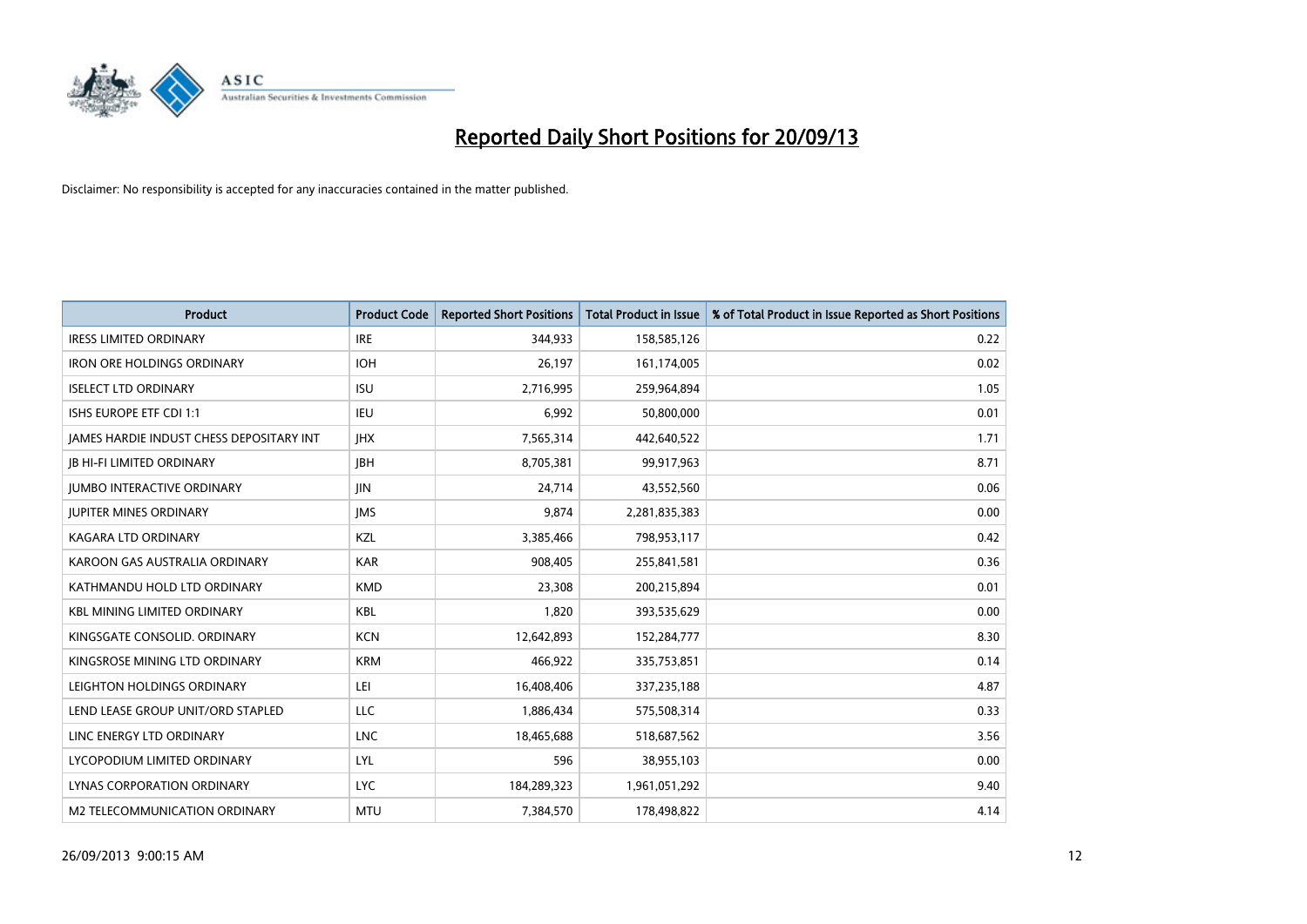

| <b>Product</b>                        | <b>Product Code</b> | <b>Reported Short Positions</b> | <b>Total Product in Issue</b> | % of Total Product in Issue Reported as Short Positions |
|---------------------------------------|---------------------|---------------------------------|-------------------------------|---------------------------------------------------------|
| <b>MACA LIMITED ORDINARY</b>          | <b>MLD</b>          | 1,508                           | 172,500,000                   | 0.00                                                    |
| <b>MACMAHON HOLDINGS ORDINARY</b>     | MAH                 | 1,507,810                       | 1,261,699,966                 | 0.12                                                    |
| MACO ATLAS ROADS GRP ORDINARY STAPLED | <b>MQA</b>          | 18,552,949                      | 487,230,540                   | 3.81                                                    |
| MACQUARIE GROUP LTD ORDINARY          | <b>MOG</b>          | 1,235,089                       | 339,888,036                   | 0.36                                                    |
| MACQUARIE TELECOM GP ORDINARY         | <b>MAQ</b>          | 3,071                           | 20,967,121                    | 0.01                                                    |
| MAGELLAN FIN GRP LTD ORDINARY         | <b>MFG</b>          | 610,971                         | 152,782,876                   | 0.40                                                    |
| <b>MATRIX C &amp; E LTD ORDINARY</b>  | <b>MCE</b>          | 3,029,033                       | 94,555,428                    | 3.20                                                    |
| MAVERICK DRILLING ORDINARY            | MAD                 | 10,793,874                      | 452,726,751                   | 2.38                                                    |
| MAXITRANS INDUSTRIES ORDINARY         | <b>MXI</b>          | 328,879                         | 183,993,392                   | 0.18                                                    |
| MAYNE PHARMA LTD ORDINARY             | <b>MYX</b>          | 2,760,055                       | 563,459,968                   | 0.49                                                    |
| MCMILLAN SHAKESPEARE ORDINARY         | <b>MMS</b>          | 1,970,721                       | 74,523,965                    | 2.64                                                    |
| MEDUSA MINING LTD ORDINARY            | <b>MML</b>          | 1,418,411                       | 188,903,911                   | 0.75                                                    |
| MEO AUSTRALIA LTD ORDINARY            | <b>MEO</b>          | 10,845                          | 627,264,587                   | 0.00                                                    |
| <b>MERMAID MARINE ORDINARY</b>        | <b>MRM</b>          | 636,743                         | 230,918,607                   | 0.28                                                    |
| MESOBLAST LIMITED ORDINARY            | <b>MSB</b>          | 16,193,002                      | 317,350,901                   | 5.10                                                    |
| METALS X LIMITED ORDINARY             | <b>MLX</b>          | 77,960                          | 1,652,636,110                 | 0.00                                                    |
| METCASH LIMITED ORDINARY              | <b>MTS</b>          | 82,838,297                      | 880,704,786                   | 9.41                                                    |
| METMINCO LIMITED ORDINARY             | <b>MNC</b>          | 1,175                           | 1,749,543,023                 | 0.00                                                    |
| MICLYN EXP OFFSHR ORDINARY            | <b>MIO</b>          | 137,393                         | 281,538,972                   | 0.05                                                    |
| MIGHTY RIVER POWER ORDINARY           | <b>MYT</b>          | 4,049                           | 1,400,000,094                 | 0.00                                                    |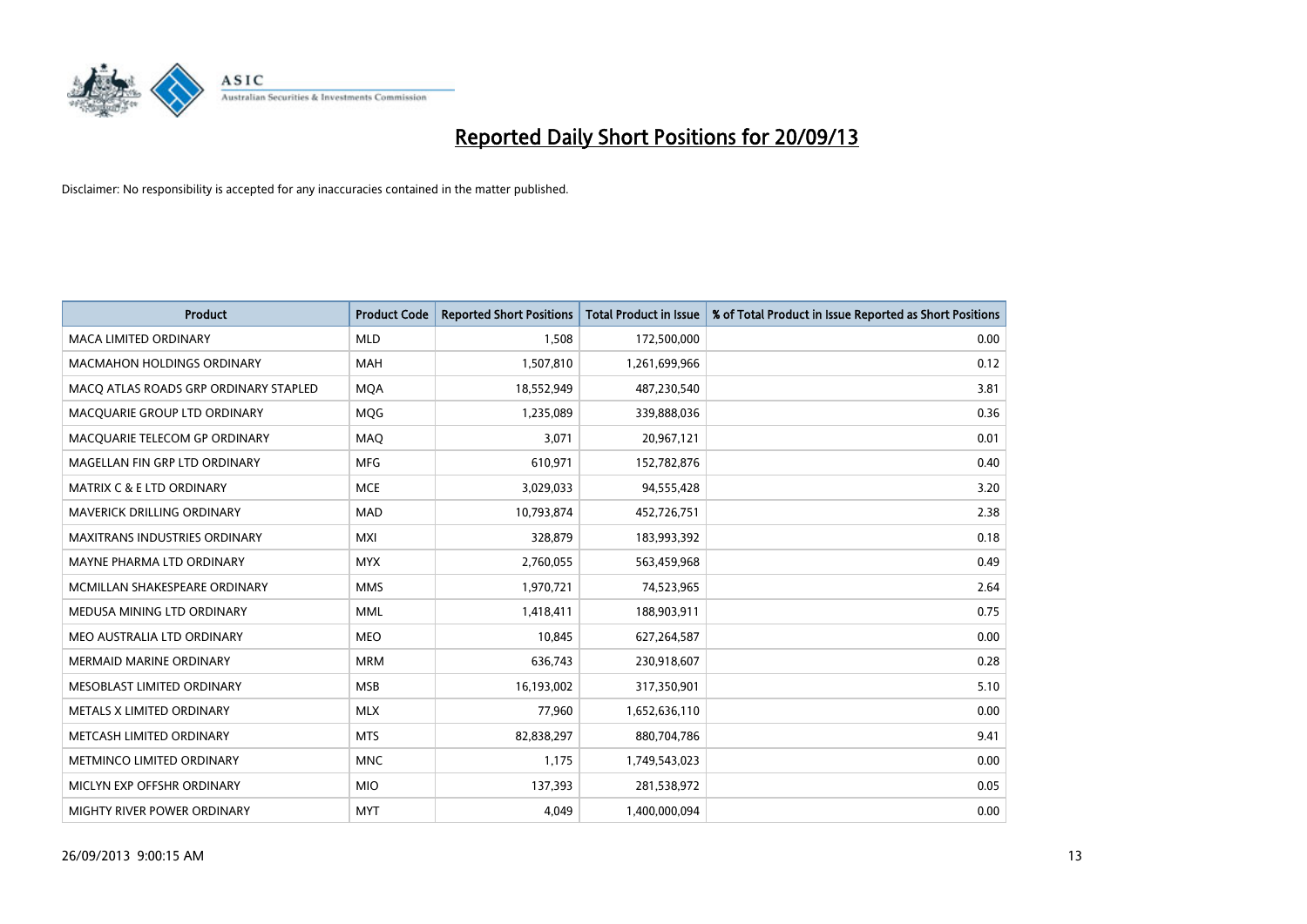

| <b>Product</b>                    | <b>Product Code</b> | <b>Reported Short Positions</b> | <b>Total Product in Issue</b> | % of Total Product in Issue Reported as Short Positions |
|-----------------------------------|---------------------|---------------------------------|-------------------------------|---------------------------------------------------------|
| MINCOR RESOURCES NL ORDINARY      | <b>MCR</b>          | 2,401,398                       | 188,208,274                   | 1.28                                                    |
| MINERAL DEPOSITS ORDINARY         | <b>MDL</b>          | 2,888,510                       | 83,538,786                    | 3.46                                                    |
| MINERAL RESOURCES, ORDINARY       | <b>MIN</b>          | 3,377,529                       | 185,987,992                   | 1.82                                                    |
| MIRABELA NICKEL LTD ORDINARY      | <b>MBN</b>          | 40,470,964                      | 876,801,147                   | 4.62                                                    |
| MIRVAC GROUP STAPLED SECURITIES   | <b>MGR</b>          | 6,704,422                       | 3,664,938,678                 | 0.18                                                    |
| MOLOPO ENERGY LTD ORDINARY        | <b>MPO</b>          | 230,151                         | 246,724,091                   | 0.09                                                    |
| MONADELPHOUS GROUP ORDINARY       | <b>MND</b>          | 12,100,556                      | 92,041,629                    | 13.15                                                   |
| MORTGAGE CHOICE LTD ORDINARY      | MOC                 | 445,273                         | 123,431,282                   | 0.36                                                    |
| <b>MOUNT GIBSON IRON ORDINARY</b> | <b>MGX</b>          | 12,714,946                      | 1,090,584,232                 | 1.17                                                    |
| MULTIPLEX SITES SITES             | <b>MXUPA</b>        | 1,270                           | 4,500,000                     | 0.03                                                    |
| MURCHISON METALS LTD ORDINARY     | <b>MMX</b>          | 2,922,925                       | 450,497,346                   | 0.65                                                    |
| MYER HOLDINGS LTD ORDINARY        | <b>MYR</b>          | 82,619,015                      | 583,894,551                   | 14.15                                                   |
| <b>MYSTATE LIMITED ORDINARY</b>   | <b>MYS</b>          | 83                              | 87,177,445                    | 0.00                                                    |
| NATIONAL AUST. BANK ORDINARY      | <b>NAB</b>          | 6,596,184                       | 2,348,892,519                 | 0.28                                                    |
| NAVITAS LIMITED ORDINARY          | <b>NVT</b>          | 3,107,329                       | 375,367,918                   | 0.83                                                    |
| NEON ENERGY LIMITED ORDINARY      | <b>NEN</b>          | 1,288,893                       | 553,037,848                   | 0.23                                                    |
| NEW HOPE CORPORATION ORDINARY     | <b>NHC</b>          | 1,109,754                       | 830,715,225                   | 0.13                                                    |
| NEW STANDARD ENERGY ORDINARY      | <b>NSE</b>          | 322,032                         | 305,331,847                   | 0.11                                                    |
| NEWCREST MINING ORDINARY          | <b>NCM</b>          | 11,997,915                      | 766,510,971                   | 1.57                                                    |
| NEWS CORP A NON-VOTING CDI        | <b>NWSLV</b>        | 2,818,792                       | 379,423,551                   | 0.74                                                    |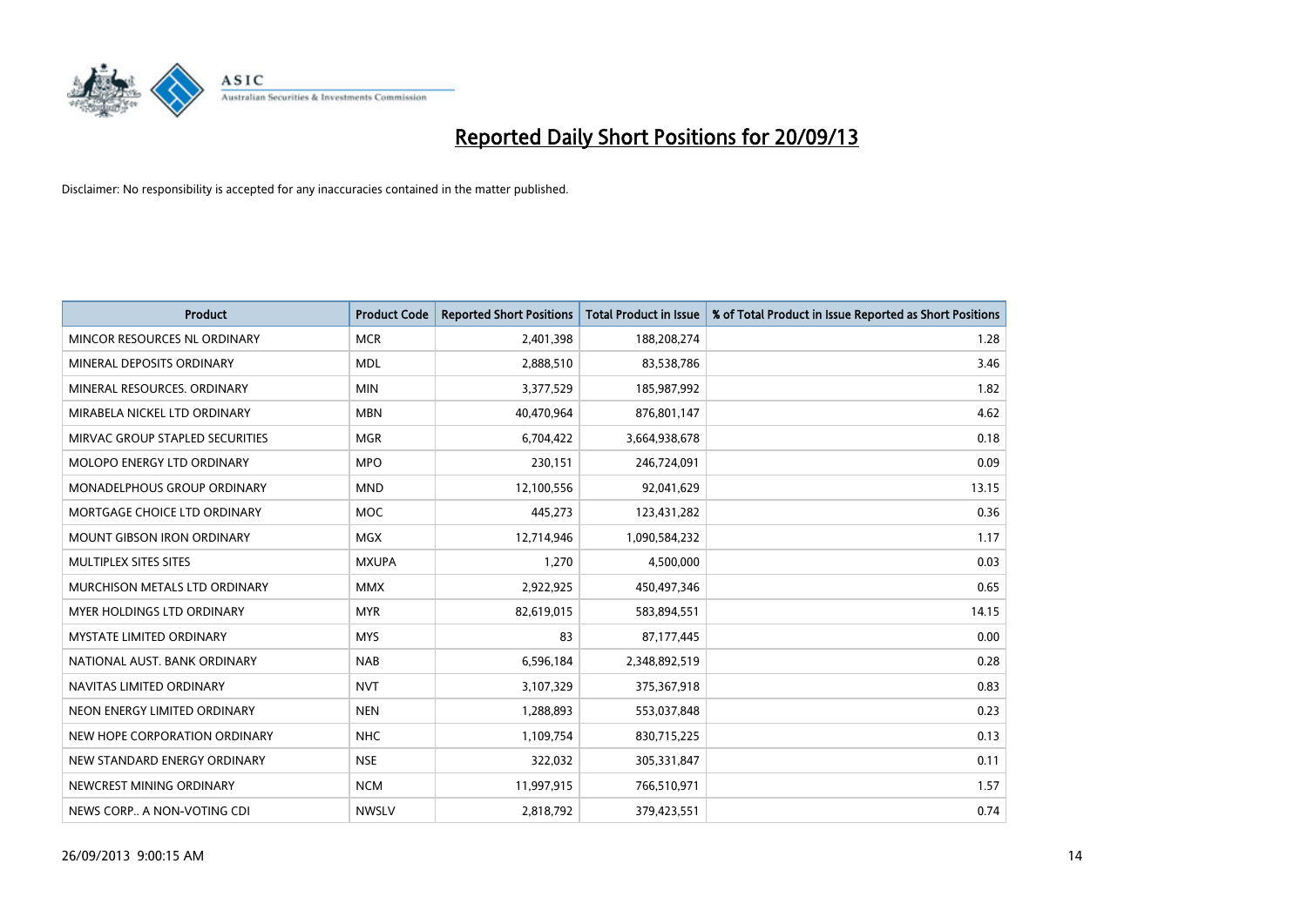

| <b>Product</b>                        | <b>Product Code</b> | <b>Reported Short Positions</b> | <b>Total Product in Issue</b> | % of Total Product in Issue Reported as Short Positions |
|---------------------------------------|---------------------|---------------------------------|-------------------------------|---------------------------------------------------------|
| NEWS CORP B VOTING CDI                | <b>NWS</b>          | 1,810,726                       | 199,630,239                   | 0.91                                                    |
| NEWSAT LIMITED ORDINARY               | <b>NWT</b>          | 457,627                         | 547,078,507                   | 0.08                                                    |
| NEXTDC LIMITED ORDINARY               | <b>NXT</b>          | 5,637,205                       | 192,904,486                   | 2.92                                                    |
| NEXUS ENERGY LIMITED ORDINARY         | <b>NXS</b>          | 2,665,765                       | 1,330,219,459                 | 0.20                                                    |
| NIB HOLDINGS LIMITED ORDINARY         | <b>NHF</b>          | 4,465,307                       | 439,004,182                   | 1.02                                                    |
| NIDO PETROLEUM ORDINARY               | <b>NDO</b>          | 42,500                          | 2,046,650,968                 | 0.00                                                    |
| NOBLE MINERAL RES ORDINARY            | <b>NMG</b>          | 2,365,726                       | 666,397,952                   | 0.36                                                    |
| NORTHERN IRON LTD ORDINARY            | <b>NFE</b>          | 1,883,297                       | 484,405,314                   | 0.39                                                    |
| NORTHERN STAR ORDINARY                | <b>NST</b>          | 5,432,893                       | 424,279,762                   | 1.28                                                    |
| NOVOGEN LIMITED ORDINARY              | <b>NRT</b>          | 127,291                         | 144,208,463                   | 0.09                                                    |
| NRW HOLDINGS LIMITED ORDINARY         | <b>NWH</b>          | 15,528,634                      | 278,888,011                   | 5.57                                                    |
| NUCOAL RESOURCES LTD ORDINARY         | <b>NCR</b>          | 190,001                         | 768,612,354                   | 0.02                                                    |
| NUFARM LIMITED ORDINARY               | <b>NUF</b>          | 16,842,496                      | 262,954,040                   | 6.41                                                    |
| OAKTON LIMITED ORDINARY               | <b>OKN</b>          | 4,219                           | 89,912,735                    | 0.00                                                    |
| OCEANAGOLD CORP. CHESS DEPOSITARY INT | <b>OGC</b>          | 662,443                         | 293,587,920                   | 0.23                                                    |
| OIL SEARCH LTD ORDINARY               | OSH                 | 7,218,834                       | 1,340,018,530                 | 0.54                                                    |
| OM HOLDINGS LIMITED ORDINARY          | OMH                 | 3,128,763                       | 733,423,337                   | 0.43                                                    |
| ORICA LIMITED ORDINARY                | ORI                 | 11,200,450                      | 368,203,632                   | 3.04                                                    |
| ORIGIN ENERGY ORDINARY                | <b>ORG</b>          | 11,015,285                      | 1,098,072,141                 | 1.00                                                    |
| OROCOBRE LIMITED ORDINARY             | <b>ORE</b>          | 291,252                         | 117,745,140                   | 0.25                                                    |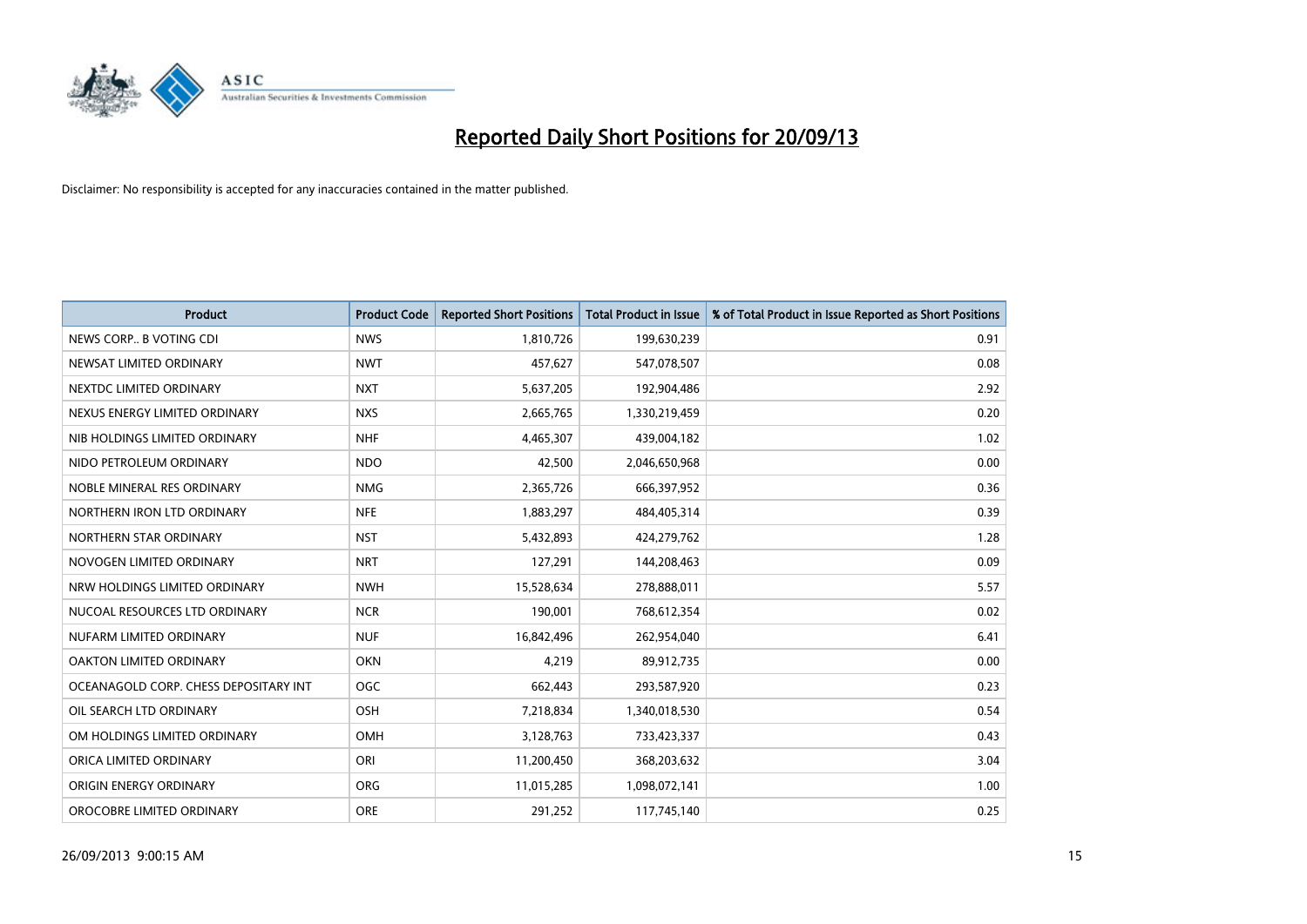

| <b>Product</b>               | <b>Product Code</b> | <b>Reported Short Positions</b> | <b>Total Product in Issue</b> | % of Total Product in Issue Reported as Short Positions |
|------------------------------|---------------------|---------------------------------|-------------------------------|---------------------------------------------------------|
| OROTONGROUP LIMITED ORDINARY | ORL                 | 460,942                         | 40,880,902                    | 1.13                                                    |
| OZ MINERALS ORDINARY         | OZL                 | 10,085,582                      | 303,470,022                   | 3.32                                                    |
| PACIFIC BRANDS ORDINARY      | <b>PBG</b>          | 8,804,802                       | 912,915,695                   | 0.96                                                    |
| PALADIN ENERGY LTD ORDINARY  | <b>PDN</b>          | 57,359,001                      | 963,332,074                   | 5.95                                                    |
| PANAUST LIMITED ORDINARY     | <b>PNA</b>          | 3,226,842                       | 619,084,930                   | 0.52                                                    |
| PANORAMIC RESOURCES ORDINARY | PAN                 | 163,525                         | 260,676,416                   | 0.06                                                    |
| PANTERRA GOLD LTD ORDINARY   | PGI                 | 1                               | 761,580,455                   | 0.00                                                    |
| PAPERLINX LIMITED ORDINARY   | <b>PPX</b>          | 48,101                          | 609,280,761                   | 0.01                                                    |
| PAPILLON RES LTD ORDINARY    | PIR                 | 6,172,658                       | 337,944,210                   | 1.83                                                    |
| PATTIES FOODS LTD ORDINARY   | PFL                 | 27,247                          | 139,065,639                   | 0.02                                                    |
| PEET LIMITED ORDINARY        | <b>PPC</b>          | 2,966,955                       | 431,986,887                   | 0.69                                                    |
| PERILYA LIMITED ORDINARY     | PEM                 | 222,377                         | 769,316,426                   | 0.03                                                    |
| PERPETUAL LIMITED ORDINARY   | <b>PPT</b>          | 2,117,434                       | 41,980,678                    | 5.04                                                    |
| PERSEUS MINING LTD ORDINARY  | <b>PRU</b>          | 8,744,976                       | 457,962,088                   | 1.91                                                    |
| PHARMAXIS LTD ORDINARY       | <b>PXS</b>          | 5,804,395                       | 308,548,389                   | 1.88                                                    |
| PLATINUM ASSET ORDINARY      | <b>PTM</b>          | 3,575,903                       | 578,285,695                   | 0.62                                                    |
| PLATINUM AUSTRALIA ORDINARY  | <b>PLA</b>          | 836,027                         | 504,968,043                   | 0.17                                                    |
| PMI GOLD CORP CDI 1:1        | <b>PVM</b>          | 240,017                         | 157,986,653                   | 0.15                                                    |
| PMP LIMITED ORDINARY         | <b>PMP</b>          | 164,903                         | 323,781,124                   | 0.05                                                    |
| PRANA BIOTECHNOLOGY ORDINARY | PBT                 | 300,000                         | 407,406,001                   | 0.07                                                    |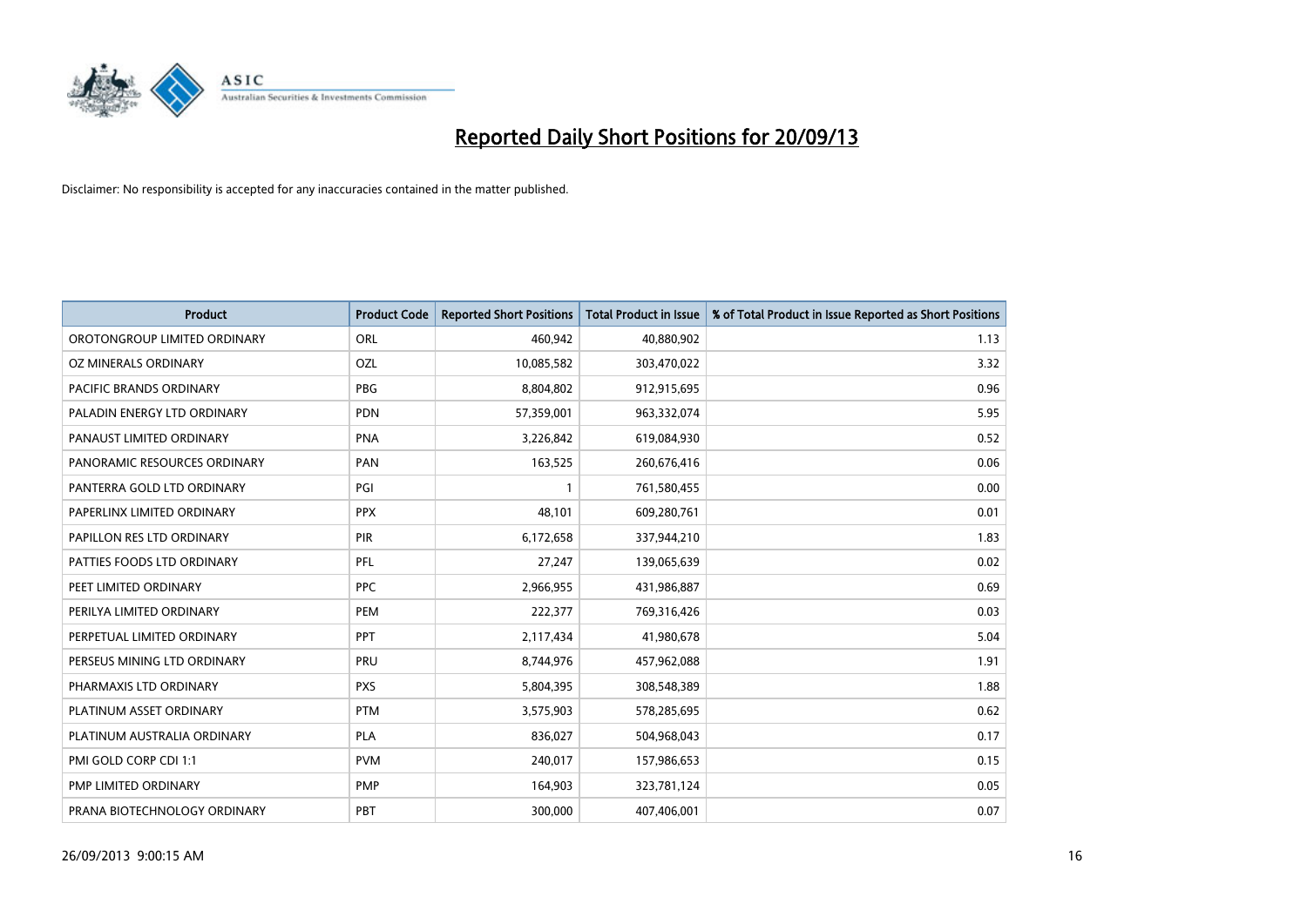

| <b>Product</b>                    | <b>Product Code</b> | <b>Reported Short Positions</b> | <b>Total Product in Issue</b> | % of Total Product in Issue Reported as Short Positions |
|-----------------------------------|---------------------|---------------------------------|-------------------------------|---------------------------------------------------------|
| PREMIER INVESTMENTS ORDINARY      | <b>PMV</b>          | 1,185,549                       | 155,260,478                   | 0.76                                                    |
| PRIMA BIOMED LTD ORDINARY         | <b>PRR</b>          | 343,262                         | 1,228,709,341                 | 0.03                                                    |
| PRIMARY HEALTH CARE ORDINARY      | <b>PRY</b>          | 22,819,017                      | 503,921,941                   | 4.53                                                    |
| PRIME MEDIA GRP LTD ORDINARY      | <b>PRT</b>          | 54,259                          | 366,330,303                   | 0.01                                                    |
| PROGRAMMED ORDINARY               | <b>PRG</b>          | 171,834                         | 118,229,190                   | 0.15                                                    |
| <b>QANTAS AIRWAYS ORDINARY</b>    | QAN                 | 37,741,472                      | 2,241,745,788                 | 1.68                                                    |
| OBE INSURANCE GROUP ORDINARY      | <b>OBE</b>          | 18,024,285                      | 1,220,868,532                 | 1.48                                                    |
| ORXPHARMA LTD ORDINARY            | <b>QRX</b>          | 174,492                         | 144,785,606                   | 0.12                                                    |
| <b>QUBE HOLDINGS LTD ORDINARY</b> | <b>QUB</b>          | 13,455,966                      | 928,965,547                   | 1.45                                                    |
| QUICKSTEP HOLDINGS ORDINARY       | OHL                 | 190,000                         | 348,995,045                   | 0.05                                                    |
| RAMELIUS RESOURCES ORDINARY       | <b>RMS</b>          | 2,791,892                       | 362,974,409                   | 0.77                                                    |
| RAMSAY HEALTH CARE ORDINARY       | <b>RHC</b>          | 2,117,724                       | 202,081,252                   | 1.05                                                    |
| RANGE RESOURCES LTD ORDINARY      | <b>RRS</b>          | 324,458                         | 3,014,803,085                 | 0.01                                                    |
| <b>RCR TOMLINSON ORDINARY</b>     | <b>RCR</b>          | 1,999,381                       | 135,451,265                   | 1.48                                                    |
| <b>REA GROUP ORDINARY</b>         | <b>REA</b>          | 844.620                         | 131,714,699                   | 0.64                                                    |
| <b>RECKON LIMITED ORDINARY</b>    | <b>RKN</b>          | 3,001                           | 128,103,484                   | 0.00                                                    |
| RED 5 LIMITED ORDINARY            | <b>RED</b>          | 809,846                         | 155,788,008                   | 0.52                                                    |
| <b>RED FORK ENERGY ORDINARY</b>   | <b>RFE</b>          | 4,074,544                       | 499,551,719                   | 0.82                                                    |
| REDBANK ENERGY LTD ORDINARY       | AEJ                 | 13                              | 786,287                       | 0.00                                                    |
| REECE AUSTRALIA LTD. ORDINARY     | <b>REH</b>          | 405                             | 99,600,000                    | 0.00                                                    |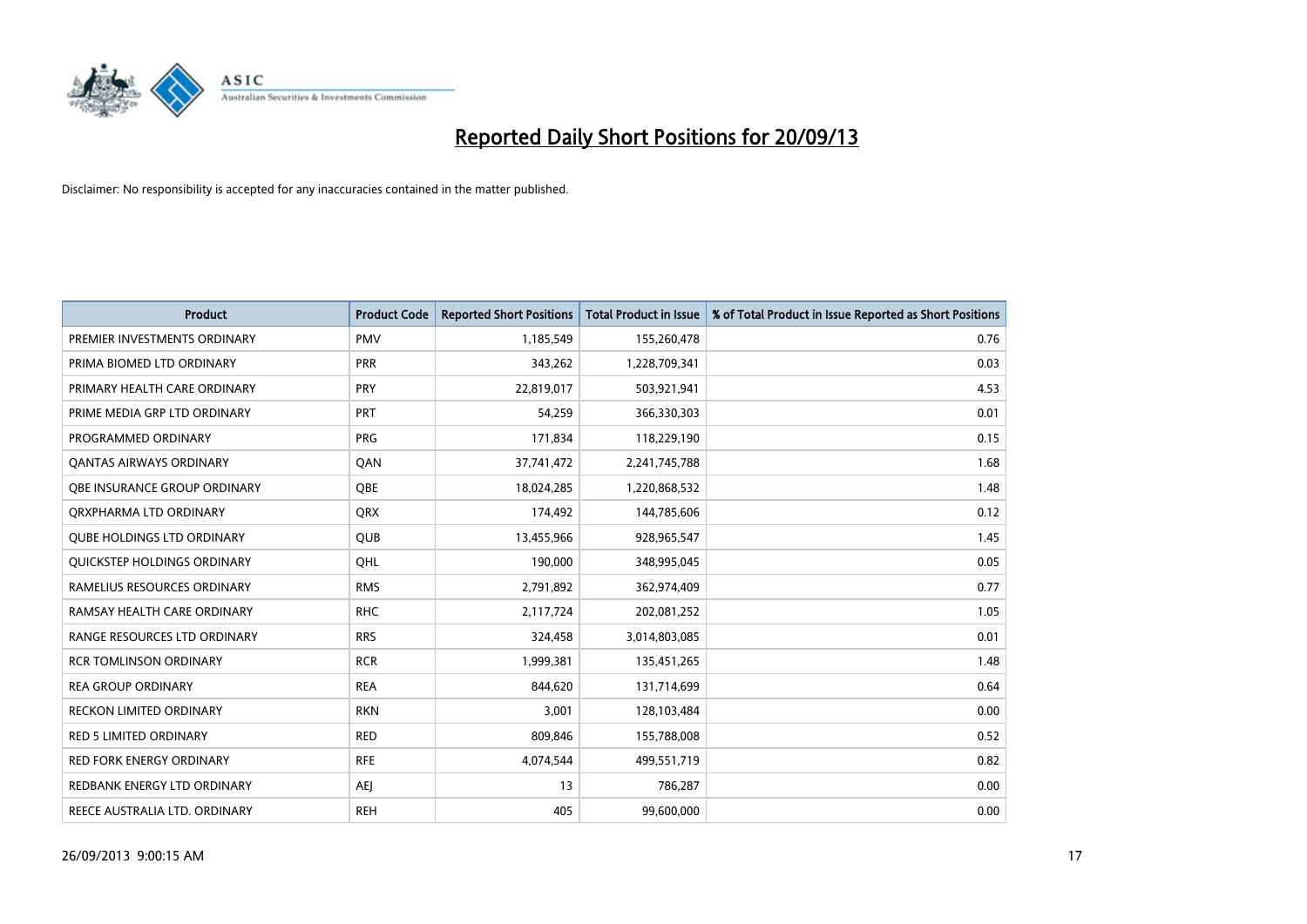

| <b>Product</b>                      | <b>Product Code</b> | <b>Reported Short Positions</b> | <b>Total Product in Issue</b> | % of Total Product in Issue Reported as Short Positions |
|-------------------------------------|---------------------|---------------------------------|-------------------------------|---------------------------------------------------------|
| REED RESOURCES LTD ORDINARY         | <b>RDR</b>          | 50,000                          | 521,897,064                   | 0.01                                                    |
| REGIS RESOURCES ORDINARY            | <b>RRL</b>          | 6,155,299                       | 477,963,824                   | 1.29                                                    |
| RESMED INC CDI 10:1                 | <b>RMD</b>          | 12,696,472                      | 1,420,542,770                 | 0.89                                                    |
| RESOLUTE MINING ORDINARY            | <b>RSG</b>          | 2,901,808                       | 640,994,224                   | 0.45                                                    |
| RESOURCE EQUIP LTD ORDINARY         | <b>ROL</b>          | 5,000                           | 249,065,471                   | 0.00                                                    |
| <b>RESOURCE GENERATION ORDINARY</b> | <b>RES</b>          | 427,601                         | 332,234,604                   | 0.13                                                    |
| RETAIL FOOD GROUP ORDINARY          | <b>RFG</b>          | 3,093,146                       | 130,301,190                   | 2.37                                                    |
| REX MINERALS LIMITED ORDINARY       | <b>RXM</b>          | 2,593,286                       | 188,907,284                   | 1.37                                                    |
| RHG LIMITED ORDINARY                | <b>RHG</b>          | 1,085                           | 308,483,177                   | 0.00                                                    |
| <b>RIALTO ENERGY ORDINARY</b>       | <b>RIA</b>          | 41                              | 1,155,765,100                 | 0.00                                                    |
| <b>RIDLEY CORPORATION ORDINARY</b>  | <b>RIC</b>          | 426,464                         | 307,817,071                   | 0.14                                                    |
| RIO TINTO LIMITED ORDINARY          | <b>RIO</b>          | 6,457,986                       | 435,758,720                   | 1.48                                                    |
| ROBUST RESOURCES ORDINARY           | <b>ROL</b>          | 10,000                          | 102,830,646                   | 0.01                                                    |
| ROC OIL COMPANY ORDINARY            | <b>ROC</b>          | 1,385,262                       | 683,235,552                   | 0.20                                                    |
| SAI GLOBAL LIMITED ORDINARY         | SAI                 | 7,146,362                       | 209,694,571                   | 3.41                                                    |
| SALMAT LIMITED ORDINARY             | <b>SLM</b>          | 998                             | 159,812,799                   | 0.00                                                    |
| SAMSON OIL & GAS LTD ORDINARY       | SSN                 | 2,082,000                       | 2,547,617,329                 | 0.08                                                    |
| SANDFIRE RESOURCES ORDINARY         | <b>SFR</b>          | 3,823,340                       | 155,640,968                   | 2.46                                                    |
| SANTOS LTD ORDINARY                 | <b>STO</b>          | 6,086,837                       | 965,690,469                   | 0.63                                                    |
| SARACEN MINERAL ORDINARY            | SAR                 | 8,937,699                       | 595,263,186                   | 1.50                                                    |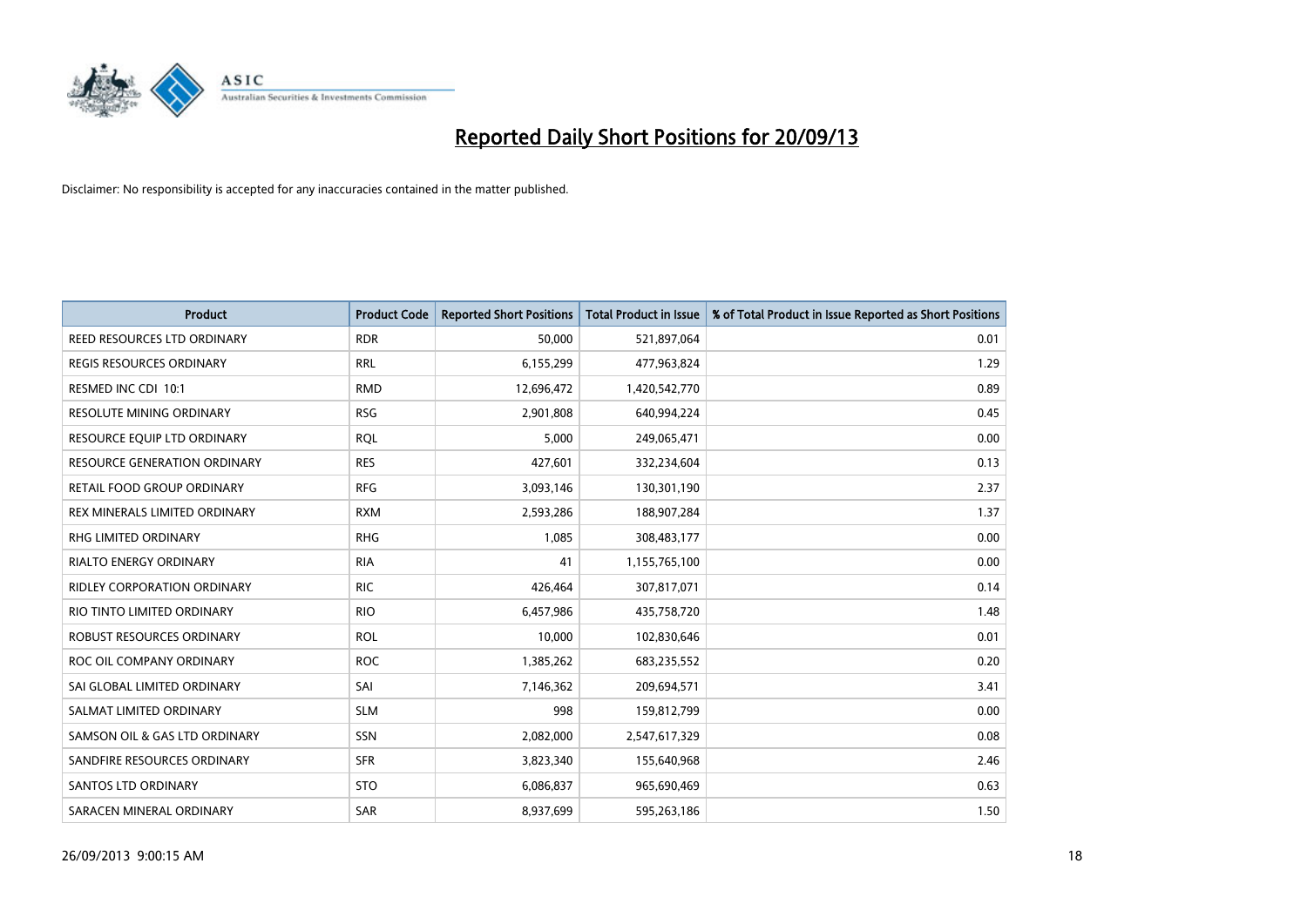

| <b>Product</b>                           | <b>Product Code</b> | <b>Reported Short Positions</b> | <b>Total Product in Issue</b> | % of Total Product in Issue Reported as Short Positions |
|------------------------------------------|---------------------|---------------------------------|-------------------------------|---------------------------------------------------------|
| SCA PROPERTY GROUP STAPLED SECURITIES    | SCP                 | 35,199,160                      | 642,417,140                   | 5.48                                                    |
| SEDGMAN LIMITED ORDINARY                 | <b>SDM</b>          | 333,146                         | 223,224,636                   | 0.15                                                    |
| SEEK LIMITED ORDINARY                    | <b>SEK</b>          | 16,847,552                      | 338,957,302                   | 4.97                                                    |
| SELECT HARVESTS ORDINARY                 | <b>SHV</b>          | 249,384                         | 57,462,851                    | 0.43                                                    |
| SENEX ENERGY LIMITED ORDINARY            | SXY                 | 6,043,938                       | 1,142,010,350                 | 0.53                                                    |
| SERVICE STREAM ORDINARY                  | <b>SSM</b>          | 100                             | 283,418,867                   | 0.00                                                    |
| SEVEN GROUP HOLDINGS ORDINARY            | <b>SVW</b>          | 4,997,911                       | 308,160,281                   | 1.62                                                    |
| SEVEN WEST MEDIA LTD ORDINARY            | <b>SWM</b>          | 5,527,585                       | 999,160,872                   | 0.55                                                    |
| SIGMA PHARMACEUTICAL ORDINARY            | <b>SIP</b>          | 3,052,210                       | 1,126,618,419                 | 0.27                                                    |
| SIHAYO GOLD LIMITED ORDINARY             | <b>SIH</b>          | $\mathbf{1}$                    | 844,832,293                   | 0.00                                                    |
| SILEX SYSTEMS ORDINARY                   | <b>SLX</b>          | 2,582,868                       | 170,249,150                   | 1.52                                                    |
| SILVER CHEF LIMITED ORDINARY             | SIV                 | 78,284                          | 28,819,977                    | 0.27                                                    |
| SILVER LAKE RESOURCE ORDINARY            | <b>SLR</b>          | 9,024,585                       | 434,988,914                   | 2.07                                                    |
| SIMS METAL MGMT LTD ORDINARY             | <b>SGM</b>          | 8,906,507                       | 204,335,628                   | 4.36                                                    |
| SINGAPORE TELECOMM. CHESS DEPOSITARY INT | SGT                 | 1,639,252                       | 169,358,656                   | 0.97                                                    |
| SIRIUS RESOURCES NL ORDINARY             | <b>SIR</b>          | 4,322,632                       | 227,020,167                   | 1.90                                                    |
| SIRTEX MEDICAL ORDINARY                  | <b>SRX</b>          | 312,074                         | 56,079,887                    | 0.56                                                    |
| SKILLED GROUP LTD ORDINARY               | <b>SKE</b>          | 5,478,552                       | 233,533,526                   | 2.35                                                    |
| <b>SKY NETWORK ORDINARY</b>              | <b>SKT</b>          | 623,410                         | 389,139,785                   | 0.16                                                    |
| SKYCITY ENT GRP LTD ORDINARY             | <b>SKC</b>          | 749,246                         | 576,958,340                   | 0.13                                                    |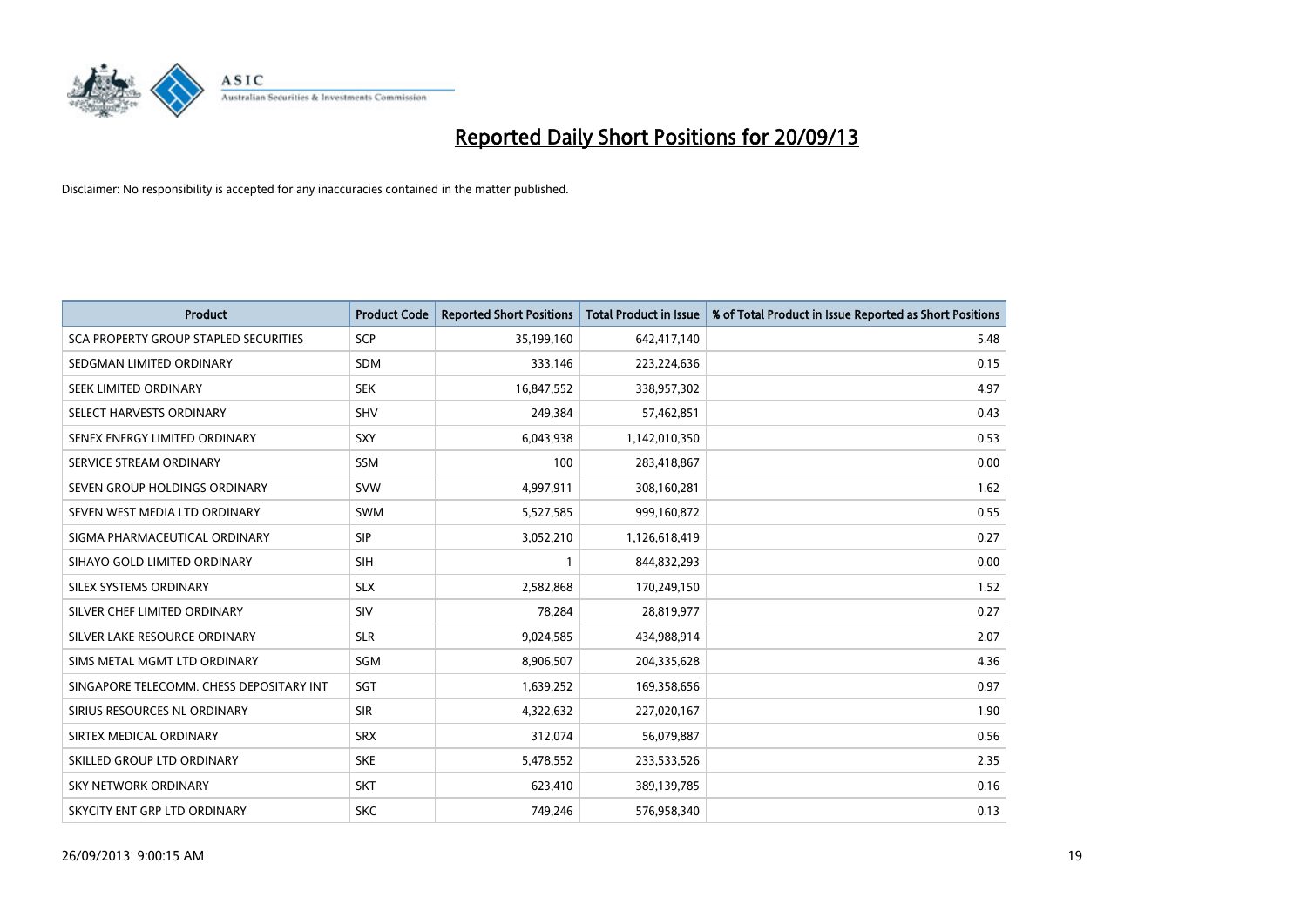

| <b>Product</b>                           | <b>Product Code</b> | <b>Reported Short Positions</b> | <b>Total Product in Issue</b> | % of Total Product in Issue Reported as Short Positions |
|------------------------------------------|---------------------|---------------------------------|-------------------------------|---------------------------------------------------------|
| <b>SLATER &amp; GORDON ORDINARY</b>      | SGH                 | 464,682                         | 196,809,265                   | 0.24                                                    |
| SMS MANAGEMENT, ORDINARY                 | <b>SMX</b>          | 1,808,638                       | 70,099,763                    | 2.58                                                    |
| SONIC HEALTHCARE ORDINARY                | <b>SHL</b>          | 5,575,046                       | 400,152,056                   | 1.39                                                    |
| SOUL PATTINSON (W.H) ORDINARY            | SOL                 | 83,833                          | 239,395,320                   | 0.04                                                    |
| SOUTH BOULDER MINES ORDINARY             | <b>STB</b>          | 1                               | 127,952,826                   | 0.00                                                    |
| SP AUSNET STAPLED SECURITIES             | <b>SPN</b>          | 33,845,349                      | 3,376,325,523                 | 1.00                                                    |
| SPARK INFRASTRUCTURE STAPLED NOTE & UNIT | SKI                 | 46,440,256                      | 1,326,734,264                 | 3.50                                                    |
| SPDR 200 FUND ETF UNITS                  | <b>STW</b>          | 93,414                          | 44,078,688                    | 0.21                                                    |
| SPECIALTY FASHION ORDINARY               | <b>SFH</b>          | 110,001                         | 192,236,121                   | 0.06                                                    |
| ST BARBARA LIMITED ORDINARY              | <b>SBM</b>          | 6,792,713                       | 488,074,077                   | 1.39                                                    |
| STARPHARMA HOLDINGS ORDINARY             | <b>SPL</b>          | 16,813,212                      | 283,964,948                   | 5.92                                                    |
| STEADFAST GROUP LTD ORDINARY             | <b>SDF</b>          | 263,588                         | 500,873,408                   | 0.05                                                    |
| STHN CROSS MEDIA ORDINARY                | SXL                 | 8,288,912                       | 705,099,800                   | 1.18                                                    |
| STOCKLAND UNITS/ORD STAPLED              | SGP                 | 16,371,339                      | 2,305,750,747                 | 0.71                                                    |
| STRAITS RES LTD. ORDINARY                | SRQ                 | 31,522                          | 1,164,150,159                 | 0.00                                                    |
| STW COMMUNICATIONS ORDINARY              | SGN                 | 3,657,266                       | 403,828,512                   | 0.91                                                    |
| SUNCORP GROUP LTD ORDINARY               | <b>SUN</b>          | 4,482,541                       | 1,286,600,980                 | 0.35                                                    |
| SUNDANCE ENERGY ORDINARY                 | <b>SEA</b>          | 173,555                         | 462,611,982                   | 0.04                                                    |
| SUNDANCE RESOURCES ORDINARY              | SDL                 | 47,491,689                      | 3,072,110,985                 | 1.55                                                    |
| SUNLAND GROUP LTD ORDINARY               | <b>SDG</b>          | 39,234                          | 181,710,087                   | 0.02                                                    |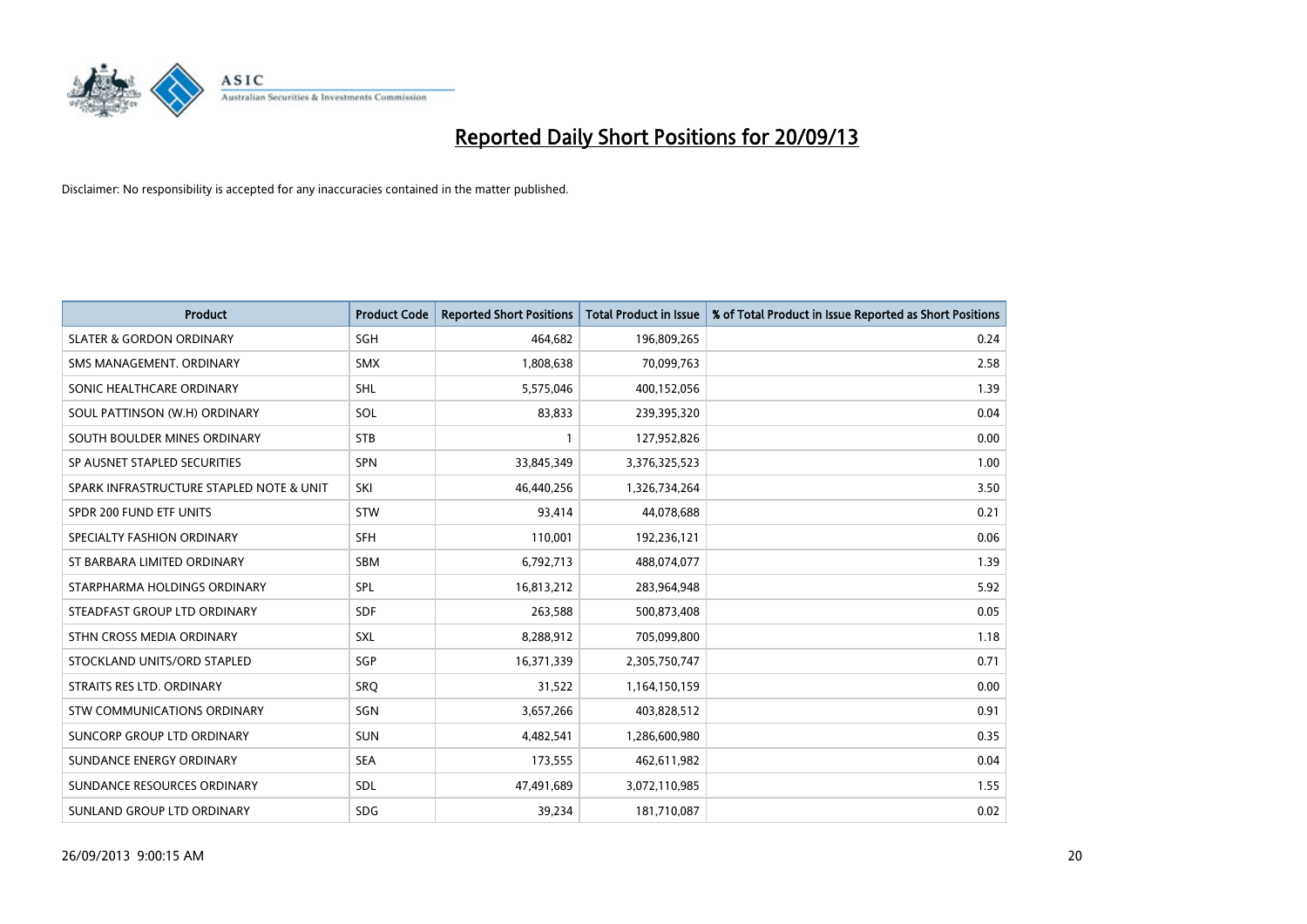

| <b>Product</b>                   | <b>Product Code</b> | <b>Reported Short Positions</b> | <b>Total Product in Issue</b> | % of Total Product in Issue Reported as Short Positions |
|----------------------------------|---------------------|---------------------------------|-------------------------------|---------------------------------------------------------|
| SUPER RET REP LTD ORDINARY       | <b>SUL</b>          | 1,421,439                       | 196,731,620                   | 0.72                                                    |
| SYD AIRPORT STAPLED US PROHIBIT. | SYD                 | 23,991,705                      | 2,127,016,982                 | 1.13                                                    |
| SYRAH RESOURCES ORDINARY         | <b>SYR</b>          | 2,182,125                       | 147,867,623                   | 1.48                                                    |
| TABCORP HOLDINGS LTD ORDINARY    | <b>TAH</b>          | 22,856,102                      | 744,885,690                   | 3.07                                                    |
| TANAMI GOLD NL ORDINARY          | <b>TAM</b>          | 178,918                         | 587,548,523                   | 0.03                                                    |
| TAP OIL LIMITED ORDINARY         | <b>TAP</b>          | 65,068                          | 241,608,606                   | 0.03                                                    |
| TASSAL GROUP LIMITED ORDINARY    | TGR                 | 384,158                         | 146,507,029                   | 0.26                                                    |
| TATTS GROUP LTD ORDINARY         | <b>TTS</b>          | 11,283,895                      | 1,402,714,027                 | 0.80                                                    |
| <b>TECHNOLOGY ONE ORDINARY</b>   | <b>TNE</b>          | 1,865                           | 307,245,955                   | 0.00                                                    |
| TELECOM CORPORATION ORDINARY     | <b>TEL</b>          | 4,728,442                       | 1,817,238,564                 | 0.26                                                    |
| TELSTRA CORPORATION. ORDINARY    | <b>TLS</b>          | 25,258,776                      | 12,443,074,357                | 0.20                                                    |
| TEN NETWORK HOLDINGS ORDINARY    | <b>TEN</b>          | 134,962,195                     | 2,586,970,845                 | 5.22                                                    |
| TERANGA GOLD CORP CDI 1:1        | TGZ                 | 839,407                         | 174,196,016                   | 0.48                                                    |
| THE REJECT SHOP ORDINARY         | <b>TRS</b>          | 1,782,122                       | 28,826,248                    | 6.18                                                    |
| THORN GROUP LIMITED ORDINARY     | <b>TGA</b>          | 59,552                          | 148,897,155                   | 0.04                                                    |
| TIGER RESOURCES ORDINARY         | <b>TGS</b>          | 2,082,078                       | 674,770,269                   | 0.31                                                    |
| TITAN ENERGY SERVICE ORDINARY    | <b>TTN</b>          | 1,215                           | 48,434,770                    | 0.00                                                    |
| TOLL HOLDINGS LTD ORDINARY       | <b>TOL</b>          | 28,224,542                      | 717,133,875                   | 3.94                                                    |
| TORO ENERGY LIMITED ORDINARY     | <b>TOE</b>          | 150,001                         | 1,041,936,676                 | 0.01                                                    |
| TOX FREE SOLUTIONS ORDINARY      | <b>TOX</b>          | 1,171,524                       | 132,519,859                   | 0.88                                                    |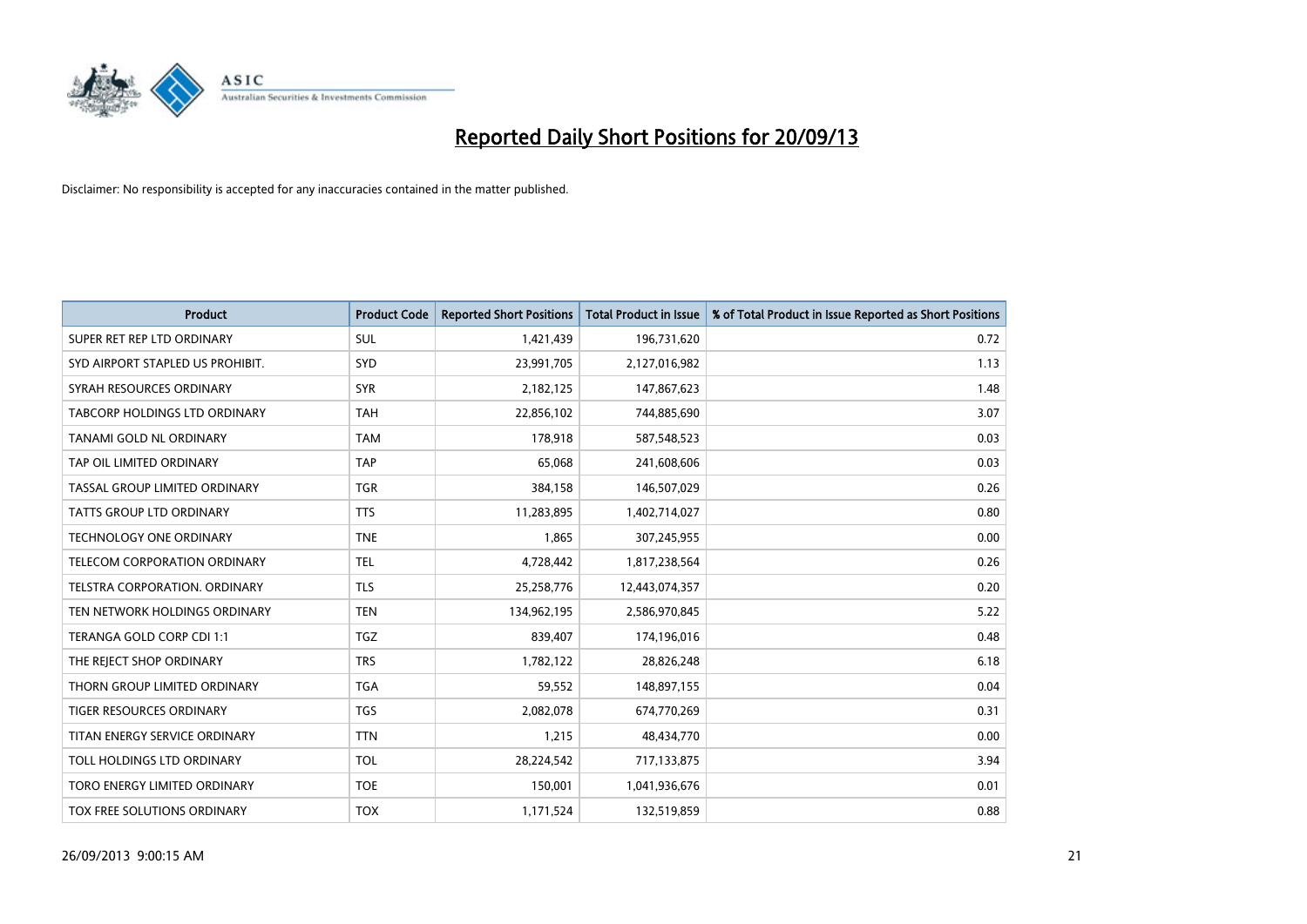

| <b>Product</b>                        | <b>Product Code</b> | <b>Reported Short Positions</b> | <b>Total Product in Issue</b> | % of Total Product in Issue Reported as Short Positions |
|---------------------------------------|---------------------|---------------------------------|-------------------------------|---------------------------------------------------------|
| TPG TELECOM LIMITED ORDINARY          | <b>TPM</b>          | 1,782,783                       | 793,808,141                   | 0.22                                                    |
| TRADE ME GROUP ORDINARY               | <b>TME</b>          | 395,245                         | 396,017,568                   | 0.10                                                    |
| <b>TRANSFIELD SERVICES ORDINARY</b>   | <b>TSE</b>          | 54,048,637                      | 512,457,716                   | 10.55                                                   |
| TRANSPACIFIC INDUST. ORDINARY         | <b>TPI</b>          | 17,941,136                      | 1,578,563,490                 | 1.14                                                    |
| TRANSURBAN GROUP TRIPLE STAPLED SEC.  | <b>TCL</b>          | 5,206,335                       | 1,485,500,376                 | 0.35                                                    |
| <b>TREASURY GROUP ORDINARY</b>        | <b>TRG</b>          | 39,054                          | 23,070,755                    | 0.17                                                    |
| TREASURY WINE ESTATE ORDINARY         | <b>TWE</b>          | 18,985,444                      | 647,227,144                   | 2.93                                                    |
| TROY RESOURCES LTD ORDINARY           | <b>TRY</b>          | 962,802                         | 167,642,495                   | 0.57                                                    |
| TWENTY-FIRST FOX INC A NON-VOTING CDI | <b>FOXLV</b>        | 1,268,809                       | 1,616,729,103                 | 0.08                                                    |
| TWENTY-FIRST FOX INC B VOTING CDI     | <b>FOX</b>          | 407,928                         | 1,112,242,654                 | 0.04                                                    |
| UGL LIMITED ORDINARY                  | UGL                 | 20,143,092                      | 166,511,240                   | 12.10                                                   |
| UNILIFE CORPORATION CDI 6:1           | <b>UNS</b>          | 674                             | 273,802,884                   | 0.00                                                    |
| UXC LIMITED ORDINARY                  | <b>UXC</b>          | 180,561                         | 308,906,770                   | 0.06                                                    |
| <b>VENTURE MINERALS ORDINARY</b>      | <b>VMS</b>          | 193,000                         | 287,320,170                   | 0.07                                                    |
| VILLA WORLD LTD, ORDINARY             | <b>VLW</b>          | 152,941                         | 73,538,863                    | 0.21                                                    |
| VILLAGE ROADSHOW LTD ORDINARY         | <b>VRL</b>          | 242,253                         | 159,486,203                   | 0.15                                                    |
| VIRGIN AUS HLDG LTD ORDINARY          | <b>VAH</b>          | 130,026,870                     | 2,581,231,776                 | 5.04                                                    |
| <b>VIRTUS HEALTH LTD ORDINARY</b>     | <b>VRT</b>          | 128,646                         | 79,536,601                    | 0.16                                                    |
| VISION EYE INSTITUTE ORDINARY         | <b>VEI</b>          | 397,787                         | 160,284,112                   | 0.25                                                    |
| <b>WATPAC LIMITED ORDINARY</b>        | <b>WTP</b>          | 40,001                          | 184,332,526                   | 0.02                                                    |